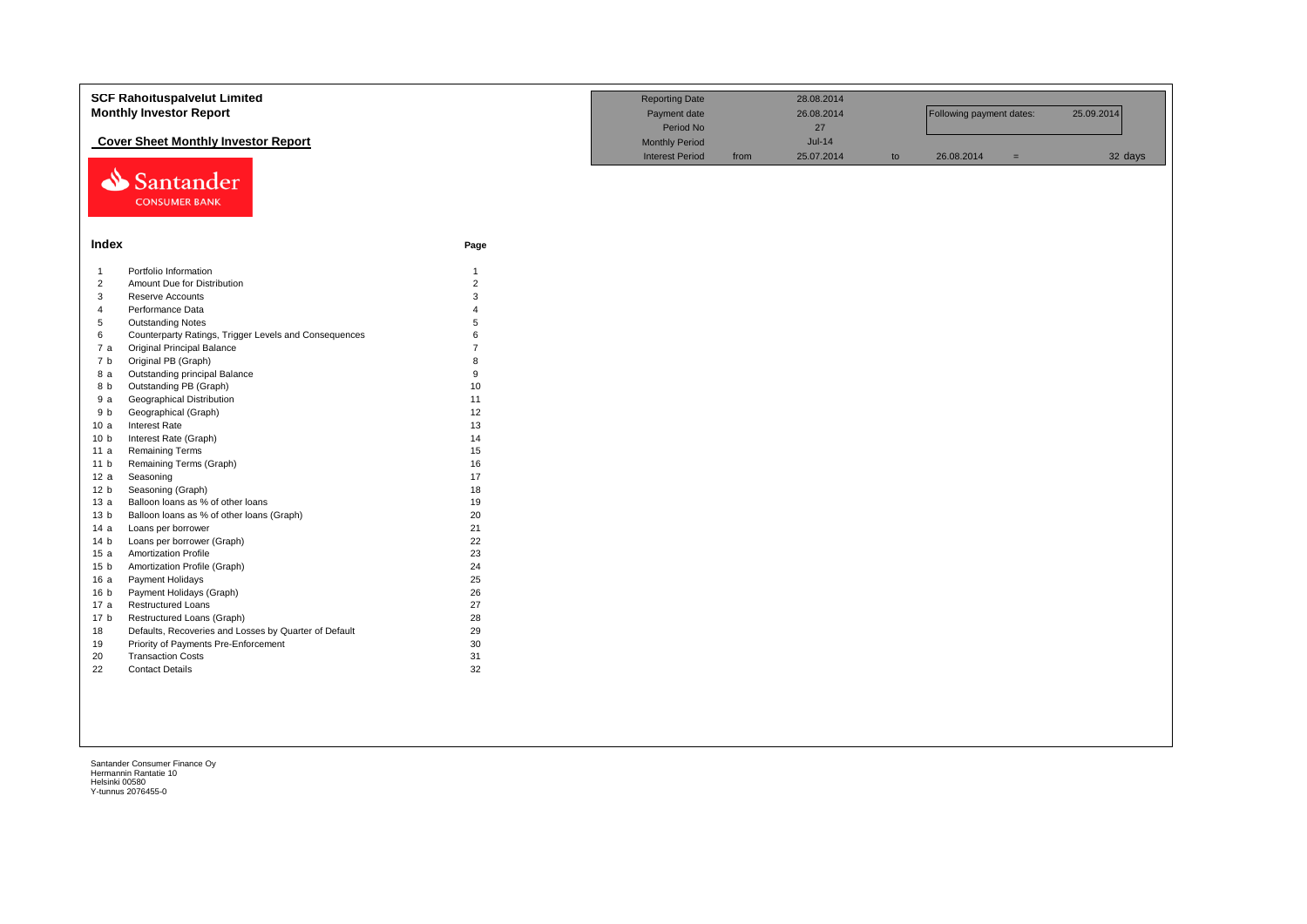| <b>SCF Rahoituspalvelut Limited</b>                  |                               | <b>Reporting Date</b>          | 28.08.2014 |                   |         |
|------------------------------------------------------|-------------------------------|--------------------------------|------------|-------------------|---------|
| <b>Monthly Investor Report</b>                       |                               | Payment date                   | 26.08.2014 |                   |         |
|                                                      |                               | Period No                      | 27         |                   |         |
| 1. Portfolio Information                             |                               | <b>Monthly Period</b>          | $Jul-14$   |                   |         |
|                                                      |                               | <b>Interest Period</b><br>from | 25.07.2014 | to $26.08.2014 =$ | 32 days |
| Santander<br>⇘<br><b>CONSUMER BANK</b>               |                               |                                |            |                   |         |
|                                                      | <b>Current Period</b>         | <b>Previous Period</b>         |            |                   |         |
|                                                      |                               |                                |            |                   |         |
|                                                      | <b>Aggregated Outstanding</b> | <b>Aggregated Outstanding</b>  |            |                   |         |
| <b>Outstanding receivables</b>                       | <b>Principal Amount</b>       | <b>Principal Amount</b>        |            |                   |         |
| <b>Opening balance</b>                               | 77 853 122,16 EUR             | 85 220 572,25 EUR              |            |                   |         |
| Scheduled Loan Principal Repayments                  | 4 120 925,06 EUR              | 4 172 601,63 EUR               |            |                   |         |
| Prepayments                                          | 3 096 654,34 EUR              | 3 010 779,83 EUR               |            |                   |         |
| <b>Deemed Collections</b>                            | <b>EUR</b><br>$\sim$          | - EUR                          |            |                   |         |
| <b>Total Principal Payments Received</b>             | 7 217 579,40 EUR              | 7 183 381,46 EUR               |            |                   |         |
|                                                      |                               |                                |            |                   |         |
| New Defaulted Auto Loans in Period                   | 83 605,72 EUR                 | 184 068,63 EUR                 |            |                   |         |
| <b>Closing Balance</b>                               | 70 551 937,04 EUR             | 77 853 122,16 EUR              |            |                   |         |
|                                                      |                               |                                |            |                   |         |
|                                                      |                               |                                |            |                   |         |
| <b>Total revenue collections</b>                     |                               |                                |            |                   |         |
| Revenue and fees received on loan balances           | 490 189,72 EUR                | 492 662,96 EUR                 |            |                   |         |
| recoveries on loans in default                       | 113 282,08 EUR                | 47 795,80 EUR                  |            |                   |         |
| of which proceeds from bad debt sales                | EUR<br>$\sim$                 | - EUR                          |            |                   |         |
| of which due to proceeds exceeding valuation         | <b>EUR</b><br>$\mathcal{L}$   | <b>EUR</b><br>$\sim$           |            |                   |         |
| Total revenue received in period                     | 603 471,80 EUR                | 540 458,76 EUR                 |            |                   |         |
|                                                      |                               |                                |            |                   |         |
|                                                      |                               |                                |            |                   |         |
| # Loans                                              |                               |                                |            |                   |         |
| At beginning of period<br>Paid in full               | 13 803 Loans                  | 14 725 Loans                   |            |                   |         |
| Repurchased (Deemed Collections)                     | 966 Loans<br>- Loans          | 902 Loans<br>- Loans           |            |                   |         |
| New loans into Default                               | 10 Loans                      | 20 Loans                       |            |                   |         |
| of which required payment to customer upon valuation | Loans<br>$\sim$               | Loans<br>$\sim$                |            |                   |         |
| At end of period                                     | 12 827 Loans                  | 13 803 Loans                   |            |                   |         |
|                                                      |                               |                                |            |                   |         |
|                                                      |                               |                                |            |                   |         |
|                                                      |                               |                                |            |                   |         |
| Weighted Average Loan Return                         | 7,67%                         |                                |            |                   |         |
|                                                      |                               |                                |            |                   |         |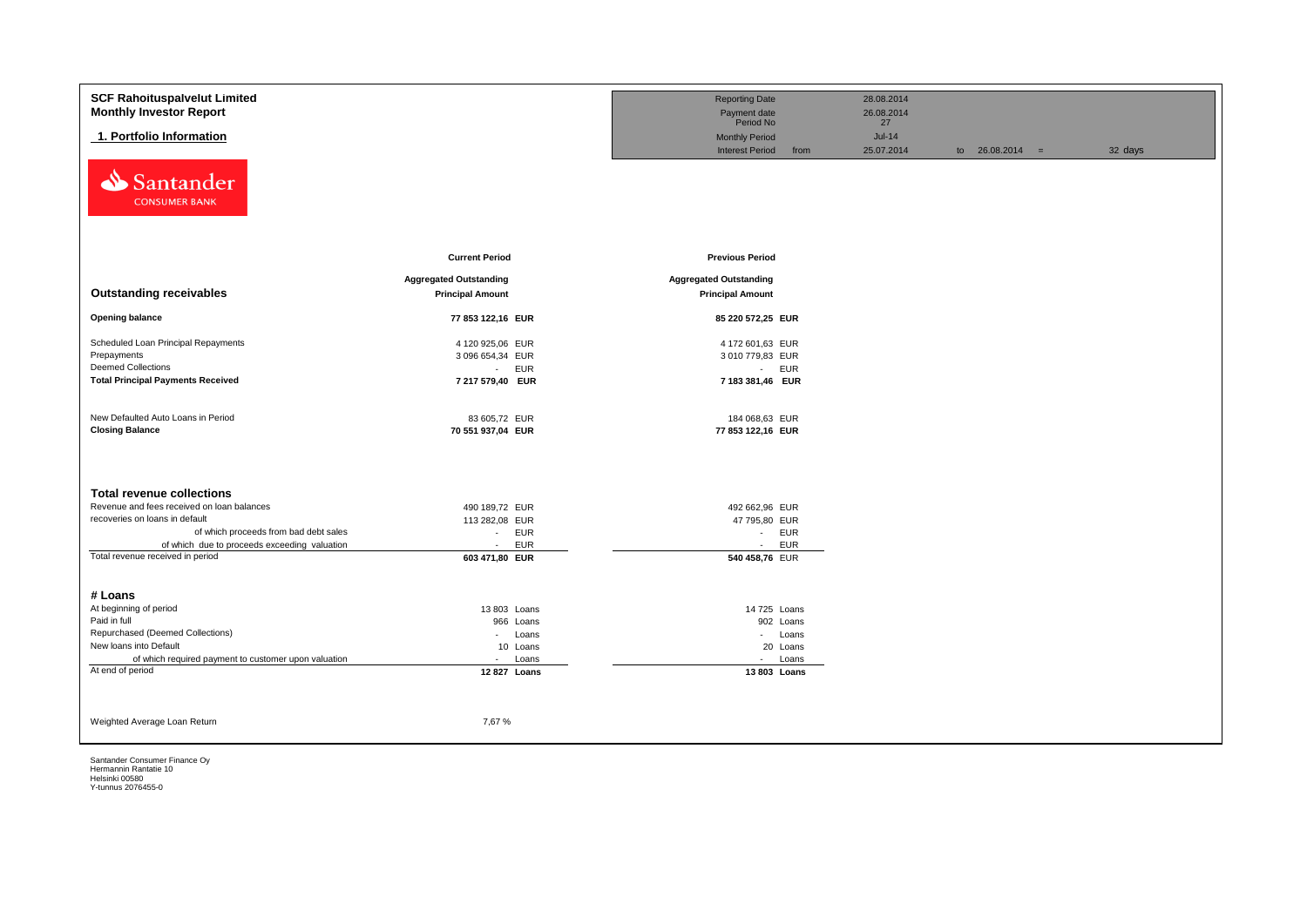| <b>SCF Rahoituspalvelut Limited</b><br><b>Monthly Investor Report</b><br>2. Amount Due for Distribution<br>Santander<br><b>CONSUMER BANK</b>                                                                                                                                                                                                                            |                                                                                                 | <b>Reporting Date</b><br>Payment date<br>Period No<br><b>Monthly Period</b><br><b>Interest Period</b> | from | 28.08.2014<br>26.08.2014<br>27<br>$Jul-14$<br>25.07.2014 | to | 26.08.2014 | $=$ | 32 days |
|-------------------------------------------------------------------------------------------------------------------------------------------------------------------------------------------------------------------------------------------------------------------------------------------------------------------------------------------------------------------------|-------------------------------------------------------------------------------------------------|-------------------------------------------------------------------------------------------------------|------|----------------------------------------------------------|----|------------|-----|---------|
| <b>Purchaser Available Distribution Amount</b>                                                                                                                                                                                                                                                                                                                          | <b>Current Period</b>                                                                           |                                                                                                       |      |                                                          |    |            |     |         |
| a. Collections (Principal, interest, and fee etc)<br>b. Stamp Duty, Taxes, Liabilities etc. Paid by the Seller to the Purchaser<br>c. Default, Interest, Indemnities etc Paid by the Seller to the Purchaser<br>d. Other amounts Paid by the Seller to the Purchaser<br>e. Interest Earned by the Purchaser<br>Total Amount for Purchaser Available Distribution Amount | 7 821 051,20 EUR<br>0,00 EUR<br>0,00 EUR<br>0,00 EUR<br>0,00 EUR<br>7 821 051,20 EUR            |                                                                                                       |      |                                                          |    |            |     |         |
| <b>Issuer Available Distribution Amount</b>                                                                                                                                                                                                                                                                                                                             | <b>Current Period</b>                                                                           |                                                                                                       |      |                                                          |    |            |     |         |
| a. Amounts due to Issuer from Purchaser under the Loan Agreement<br>b. Reserve Fund<br>c. Swap counterparty payment to the Issuer<br>d. Drawings under the Liquidity Facility<br>e. Interest Earned by the Issuer<br>Total Amount for Issuer Available Distribution Amount                                                                                              | 7755 006,58 EUR<br>2 409 795,00 EUR<br>0,00 EUR<br>0,00 EUR<br>-169,59 EUR<br>10 164 631,99 EUR |                                                                                                       |      |                                                          |    |            |     |         |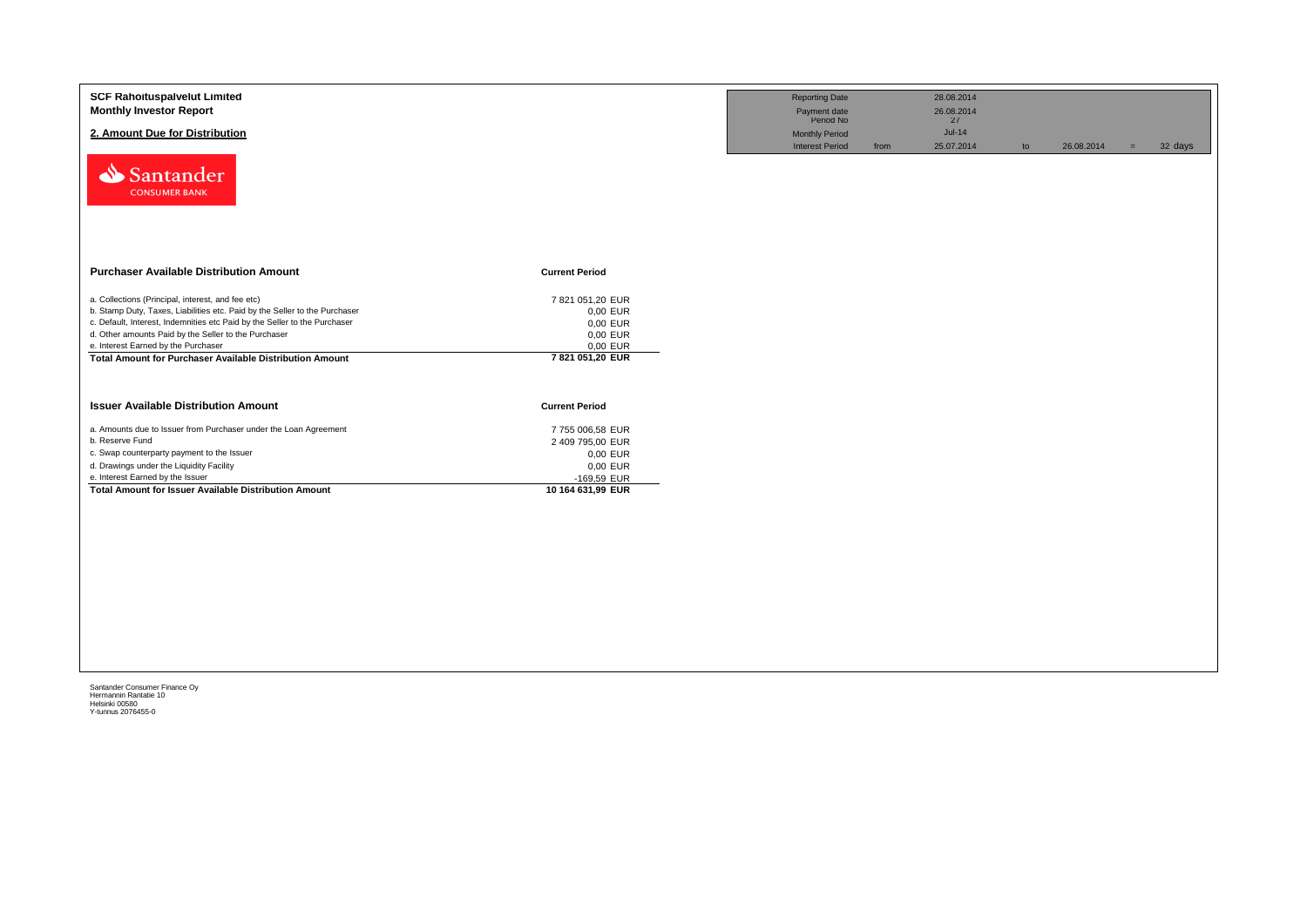| <b>SCF Rahoituspalvelut Limited</b><br><b>Monthly Investor Report</b><br>3. Reserve Accounts<br>Santander                                                                                             |      | <b>Reporting Date</b><br>Payment date<br>Period No<br><b>Monthly Period</b><br><b>Interest Period</b> | from       | 28.08.2014<br>26.08.2014<br>27<br>$Jul-14$<br>25.07.2014 | to | 26.08.2014 | $=$ | 32 days |
|-------------------------------------------------------------------------------------------------------------------------------------------------------------------------------------------------------|------|-------------------------------------------------------------------------------------------------------|------------|----------------------------------------------------------|----|------------|-----|---------|
| <b>CONSUMER BANK</b><br><b>Note Balance</b>                                                                                                                                                           |      |                                                                                                       |            |                                                          |    |            |     |         |
| Beginning of Period                                                                                                                                                                                   |      | 77 853 201,00 EUR                                                                                     |            |                                                          |    |            |     |         |
| End of Period                                                                                                                                                                                         |      | 70 552 098,00 EUR                                                                                     |            |                                                          |    |            |     |         |
| <b>Reserve Fund</b>                                                                                                                                                                                   | in % |                                                                                                       |            |                                                          |    |            |     |         |
| <b>Beginning of Period</b>                                                                                                                                                                            | 3.1% | 2 409 795,00 EUR                                                                                      |            |                                                          |    |            |     |         |
| Cash Outflow                                                                                                                                                                                          |      | 2 409 795,00 EUR                                                                                      |            |                                                          |    |            |     |         |
| Cash Inflow                                                                                                                                                                                           |      | 2 409 795,00 EUR                                                                                      |            |                                                          |    |            |     |         |
| End of Period                                                                                                                                                                                         | 3,1% | 2 409 795,00 EUR                                                                                      |            |                                                          |    |            |     |         |
| Required Reserve Amount                                                                                                                                                                               | 3.1% | 2 409 795,00 EUR                                                                                      |            |                                                          |    |            |     |         |
| <b>Servicer Advance Reserve Fund</b>                                                                                                                                                                  |      |                                                                                                       |            |                                                          |    |            |     |         |
| Beginning of Period                                                                                                                                                                                   |      | 100 000,00 EUR                                                                                        |            |                                                          |    |            |     |         |
| Cash Outflow                                                                                                                                                                                          |      | $\sim$                                                                                                | <b>EUR</b> |                                                          |    |            |     |         |
| Cash Inflow                                                                                                                                                                                           |      | $\mathcal{L}_{\mathcal{A}}$                                                                           | <b>EUR</b> |                                                          |    |            |     |         |
| End of Period                                                                                                                                                                                         |      | 100 000,00 EUR                                                                                        |            |                                                          |    |            |     |         |
| Required Reserve Amount                                                                                                                                                                               |      | 100 000,00 EUR                                                                                        |            |                                                          |    |            |     |         |
| <b>Set-off from Deposits</b><br>No borrowers whose loans were sold to SCF Rahoituspalvelut Ltd held deposits with Santander Consumer Finance Oy. The risk of set-off from deposits is therefore zero. |      |                                                                                                       |            |                                                          |    |            |     |         |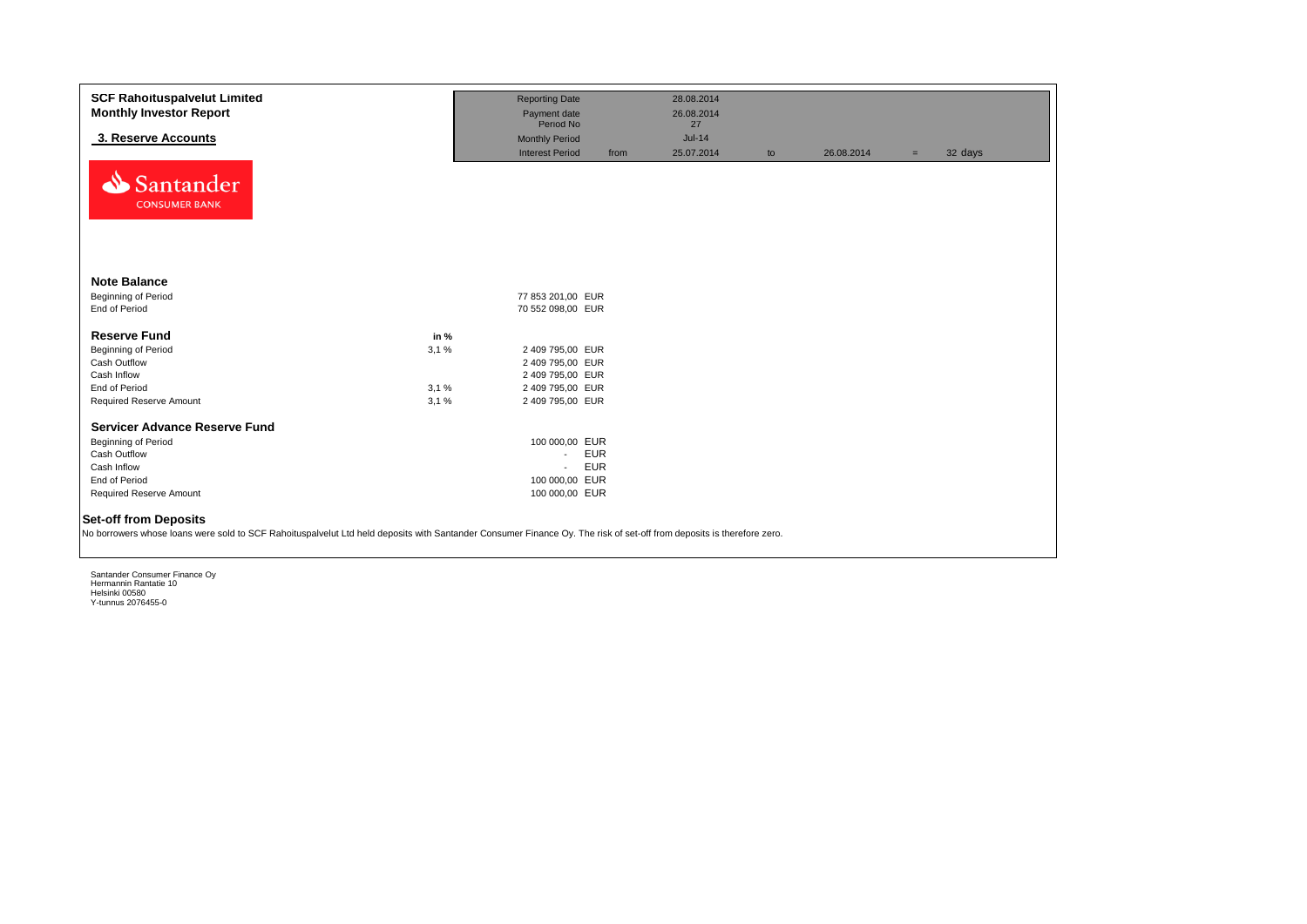| <b>SCF Rahoituspalvelut Limited</b><br><b>Monthly Investor Report</b>                                                            |                                                         |                   |                         | <b>Reporting Date</b><br>Payment date<br>Period No |      | 28.08.2014<br>26.08.2014<br>27 |    |            |          |         |
|----------------------------------------------------------------------------------------------------------------------------------|---------------------------------------------------------|-------------------|-------------------------|----------------------------------------------------|------|--------------------------------|----|------------|----------|---------|
| 4. Performance Data                                                                                                              |                                                         |                   |                         | <b>Monthly Period</b>                              |      | $Jul-14$                       |    |            |          |         |
| Santander<br><b>CONSUMER BANK</b>                                                                                                |                                                         |                   |                         | <b>Interest Period</b>                             | from | 25.07.2014                     | to | 26.08.2014 | $\equiv$ | 32 days |
| <b>Asset Balance</b>                                                                                                             |                                                         |                   |                         |                                                    |      |                                |    |            |          |         |
| Beginning of Period                                                                                                              |                                                         | 77 853 122,16 EUR |                         |                                                    |      |                                |    |            |          |         |
| End of Period                                                                                                                    |                                                         | 70 551 937,04 EUR |                         |                                                    |      |                                |    |            |          |         |
| <b>Portfolio Performance:</b><br><b>Performing Receivables:</b>                                                                  | <b>EUR</b>                                              | $\%$              | # loans                 |                                                    |      |                                |    |            |          |         |
| Current<br>1-30 days past due                                                                                                    | 62 695 962,32<br>6 179 086,41                           | 88,86%<br>8,76%   | 11 534<br>1 0 3 6       |                                                    |      |                                |    |            |          |         |
| <b>Delinquent Receivables:</b>                                                                                                   |                                                         |                   |                         |                                                    |      |                                |    |            |          |         |
| 31-60 days past due                                                                                                              | 951 715,67                                              | 1,35 %            | 154                     |                                                    |      |                                |    |            |          |         |
| 61-90 days past due                                                                                                              | 446 701,21                                              | 0,63%             | 67                      |                                                    |      |                                |    |            |          |         |
| 91-120 days past due                                                                                                             | 219 827,24                                              | 0,31%             | 24                      |                                                    |      |                                |    |            |          |         |
| 121-150 days past due                                                                                                            | 29 922,43                                               | 0,04%             | 8                       |                                                    |      |                                |    |            |          |         |
| 151-180 days past due<br><b>Total Performing and Delinquent</b>                                                                  | 28 721,76<br>70 551 937,04                              | 0,04 %<br>100,00% | $\overline{4}$<br>12827 |                                                    |      |                                |    |            |          |         |
| <b>Current Period Defaults</b><br><b>Cumulative Defaults</b><br><b>Current Period Recoveries</b><br><b>Cumulative Recoveries</b> | 83 605,72<br>3 460 098,72<br>113 282,08<br>2 573 536,60 |                   | $10$<br>393             |                                                    |      |                                |    |            |          |         |
|                                                                                                                                  |                                                         |                   |                         |                                                    |      |                                |    |            |          |         |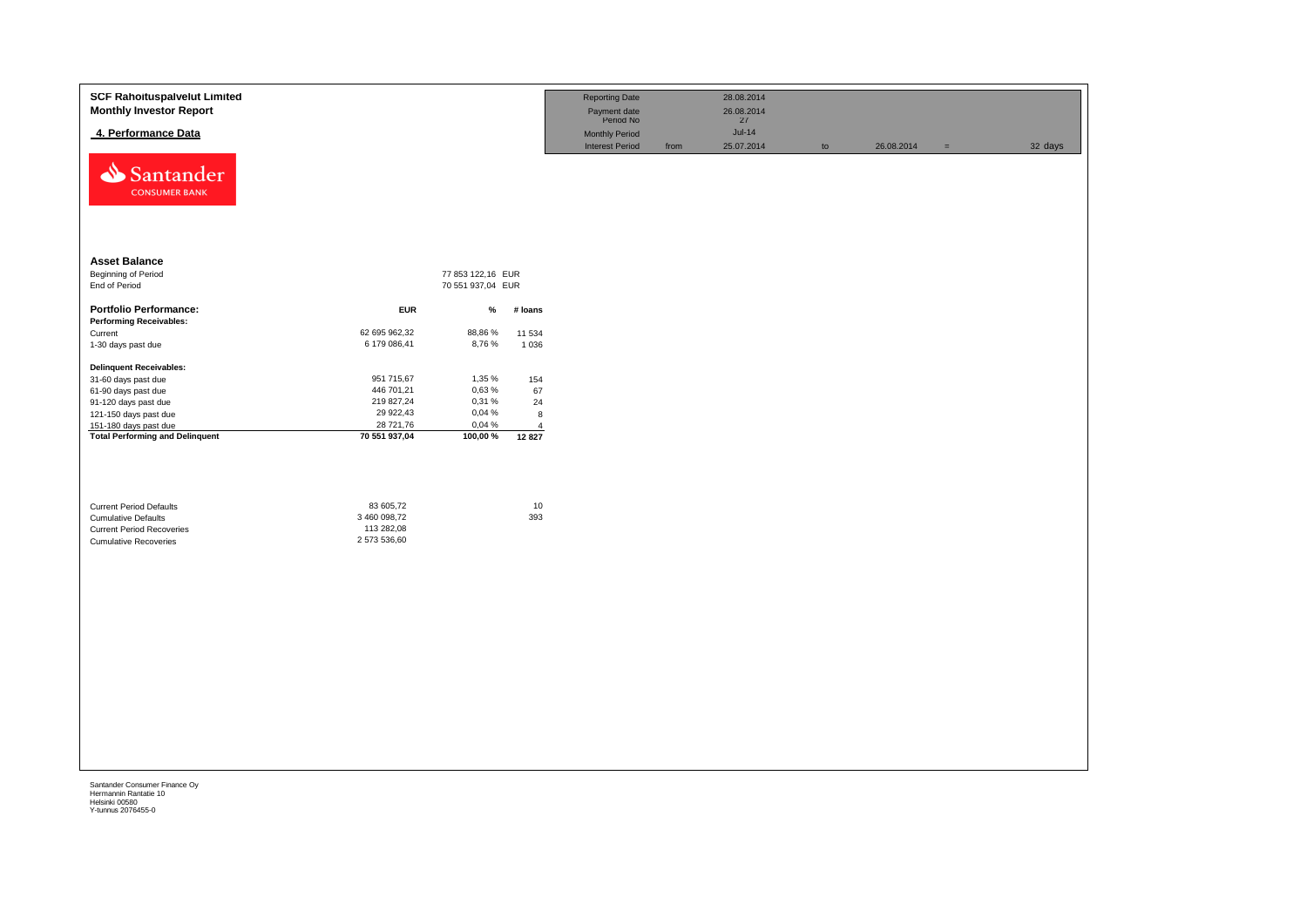| <b>SCF Rahoituspalvelut Limited</b> | <b>Reporting Date</b>     |      | 28.08.2014    |            |         |
|-------------------------------------|---------------------------|------|---------------|------------|---------|
| <b>Monthly Investor Report</b>      | Payment date<br>Period No |      | 26.08.2014    |            |         |
| 5. Outstanding Notes                | <b>Monthly Period</b>     |      | <b>Jul-14</b> |            |         |
|                                     | <b>Interest Period</b>    | from | 25.07.2014    | 26.08.2014 | 32 days |



| 1. Note Balance                                       | <b>All Notes</b>   | <b>Class A</b>                         | <b>Class A</b>            | <b>Class B</b>    | <b>Class B</b> |
|-------------------------------------------------------|--------------------|----------------------------------------|---------------------------|-------------------|----------------|
| <b>General Note Information</b>                       |                    |                                        |                           |                   |                |
| <b>ISIN Code</b>                                      |                    | N/A                                    | $\boldsymbol{\mathsf{x}}$ | N/A               | N/A            |
| Currency                                              |                    | <b>EUR</b>                             | <b>EUR</b>                | <b>EUR</b>        | <b>EUR</b>     |
| Initial Tranching                                     | 100 %              | 83%                                    | 0%                        | 16%               | 0,005%         |
| Legal Final Maturity Date                             |                    | 25.01.2020                             | 25.01.2020                | 25.01.2020        | 25.01.2020     |
| Rating (Fitch/Moody's)                                |                    | AAAsf/Aaa(sf)                          | AAAsf/Aaa(sf)             | N/A               | N/A            |
| Initial Notes Aggregate Principal Outstanding Balance | 481 959 000.00 EUR | 402 400 000,00 EUR                     | 35 000,00 EUR             | 79 500 000,00 EUR | 24000 EUR      |
| Initial Nominal per Note                              |                    | 100000,00 EUR                          | 1000,00 EUR               | 100 000,00 EUR    | 1000 EUR       |
| Initial Number of Notes per Class                     | 4878               | 4024                                   | 35                        | 795               | 24             |
|                                                       |                    |                                        |                           |                   |                |
| <b>Current Note Information</b>                       |                    |                                        |                           |                   |                |
| Class Principal Outstanding Opening Balance           | 77 853 201,00 EUR  | <b>EUR</b>                             | EUR                       | 77 829 705.24 EUR | 23 495,76 EUR  |
| Available Distribution Amount                         | 7 821 051,20 EUR   |                                        |                           |                   |                |
| Amortisation                                          | 7 301 103,00 EUR   |                                        |                           |                   |                |
| Redemption per Class                                  | 7 301 098,49 EUR   | <b>EUR</b>                             | EUR                       | 7 298 895,00 EUR  | 2 203.49 EUR   |
| Redemption per Note                                   |                    | <b>EUR</b>                             | EUR                       | 9 181.00 EUR      | 2 208,00 EUR   |
| Class Principal Outstanding Closing Balance           | 70 552 098.00 EUR  | <b>EUR</b><br>$\overline{\phantom{a}}$ | EUR                       | 70 530 805,68 EUR | 21 292,32 EUR  |
| <b>Current Tranching</b>                              |                    | 0,00%                                  | 0,00%                     | 99,97 %           | 0,03%          |
| <b>Current Pool Factor</b>                            |                    |                                        |                           | 0.89              | 0,89           |

| 2. Payments to Investors per Note                  | <b>All Notes</b> | <b>Class A</b> | <b>Class A</b> | <b>Class B</b> | <b>Class B</b> |
|----------------------------------------------------|------------------|----------------|----------------|----------------|----------------|
| Interest Rate Basis: 1-M EURIBOR / Spread          | 0.10%            | 1.00 %         | 1.00%          | 1.10 %         | 1,10%          |
| Day Count Convention                               |                  | 32,00          | 32,00          | 32.00          | 32,00          |
| <b>Interest Days</b>                               | 32               |                |                |                |                |
| Principal Outstanding per Note Beginning of Period |                  | <b>EUR</b>     | <b>EUR</b>     | 97 899.00 EUR  | 978.99 EUR     |
| >Principal Repayment per note                      |                  | <b>EUR</b>     | <b>EUR</b>     | 9 181.01 EUR   | 91.81 EUR      |
| Principal Outstanding per Note End of Period       |                  | EUR            | <b>EUR</b>     | 88 717.99 EUR  | 887.18 EUR     |
| >Interest accrued for the period                   |                  | <b>EUR</b>     | <b>EUR</b>     | 104.00 EUR     | 1.00 EUR       |
| <b>Interest Payment</b>                            | 82 704.00        | <b>EUR</b>     | <b>EUR</b>     | 82 680.00 EUR  | 24.00 EUR      |
| Interest Payment per Note                          |                  | <b>EUR</b>     | <b>EUR</b>     | 104,00 EUR     | 1,00 EUR       |
| 3. Credit Enhancements                             |                  |                |                |                |                |
| Initial total CE (Subordination, Reserve)          |                  |                | 18,00 %        |                | 1,50 %         |
| Current CE (incl. Excess Spread)                   |                  |                | 106,32%        |                | 6,32%          |
| Current CE (excl. Excess Spread)                   |                  |                | 103,42 %       |                | 3,42 %         |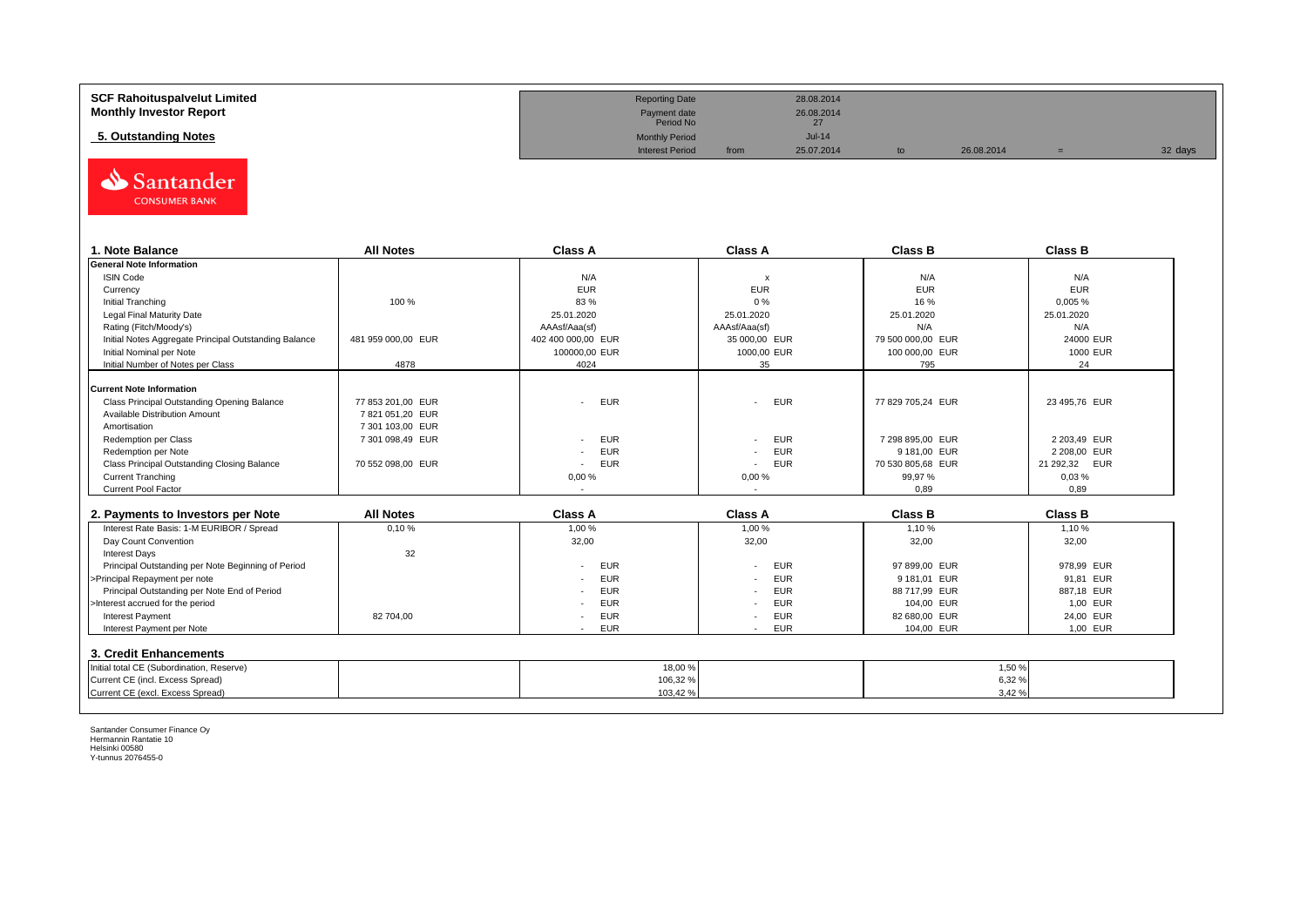# **SCF Rahoituspalvelut Limited Accord Reporting Date**<br>**Monthly Investor Report** Payment date **Payment date**

**6. Counterparty Ratings, Trigger Levels and Consequences**<br>Monthly Period Monthly Period from

Period No<br>Monthly Period

 $10 \t 26.08.2014 = 32 \text{ days}$ 

| Santander            |
|----------------------|
| <b>CONSUMER BANK</b> |

|                                   |                                              |                                                  |                                    |                |                                      | <b>Rating Triggers</b> |                                                |                               |                                                 |                        |                   |                                                                                                                                                                                                                                                                                                                                                                                                                                                                                                                                                                                                                                                                                                                                                                                                                                                                                                                                                                                                                                                                                                      |
|-----------------------------------|----------------------------------------------|--------------------------------------------------|------------------------------------|----------------|--------------------------------------|------------------------|------------------------------------------------|-------------------------------|-------------------------------------------------|------------------------|-------------------|------------------------------------------------------------------------------------------------------------------------------------------------------------------------------------------------------------------------------------------------------------------------------------------------------------------------------------------------------------------------------------------------------------------------------------------------------------------------------------------------------------------------------------------------------------------------------------------------------------------------------------------------------------------------------------------------------------------------------------------------------------------------------------------------------------------------------------------------------------------------------------------------------------------------------------------------------------------------------------------------------------------------------------------------------------------------------------------------------|
|                                   |                                              |                                                  |                                    |                | <b>Short Term</b>                    |                        |                                                |                               | Long Term                                       |                        |                   |                                                                                                                                                                                                                                                                                                                                                                                                                                                                                                                                                                                                                                                                                                                                                                                                                                                                                                                                                                                                                                                                                                      |
|                                   |                                              |                                                  |                                    | Fitch          | Moody's                              |                        | Fitch                                          |                               |                                                 | Moody's                |                   |                                                                                                                                                                                                                                                                                                                                                                                                                                                                                                                                                                                                                                                                                                                                                                                                                                                                                                                                                                                                                                                                                                      |
| <b>Transaction Role</b>           | Counterparty                                 |                                                  | Criteria                           | Current        | Criteria                             | Current                | Criteria                                       | Current                       | Criteria                                        | Current                | Trigger breached? | Summary of Contractual Requirements if Rating Trigger Breach                                                                                                                                                                                                                                                                                                                                                                                                                                                                                                                                                                                                                                                                                                                                                                                                                                                                                                                                                                                                                                         |
| <b>Issuer</b>                     | Rahoituspalvelut Limited                     |                                                  |                                    | No rating      |                                      | No rating              |                                                | No rating                     |                                                 | No rating              | N/A               |                                                                                                                                                                                                                                                                                                                                                                                                                                                                                                                                                                                                                                                                                                                                                                                                                                                                                                                                                                                                                                                                                                      |
| Seller                            | Santander Consumer Finance OY                |                                                  |                                    | No rating      |                                      | No rating              |                                                | No rating                     |                                                 | No rating              | N/A               |                                                                                                                                                                                                                                                                                                                                                                                                                                                                                                                                                                                                                                                                                                                                                                                                                                                                                                                                                                                                                                                                                                      |
| Servicer                          | Santander Consumer Finance OY                |                                                  |                                    | No rating      |                                      | No rating              |                                                | No rating                     |                                                 | No rating              | N/A               |                                                                                                                                                                                                                                                                                                                                                                                                                                                                                                                                                                                                                                                                                                                                                                                                                                                                                                                                                                                                                                                                                                      |
| Servicer's Owner                  | Santander Consumer Finance                   |                                                  | N/A                                | F <sub>2</sub> | N/A                                  | P-2 Outlook stable     | BBB-                                           | Δ.<br>Outlook stable          | Baa3                                            | Baa1<br>Outlook stable |                   | the Back-up Servicer Facilitator, Banco Santander S.A, will perform the following services: (a) in accordance with th<br>provisions of this Agreement, select an appropriate bank or financial institution to act as a successor servicer in the<br>event that a Servicer Termination Notice is delivered; (b) review the information provided to it by the Servicer<br>under this Agreement; (c) enter into appropriate data confidentiality provisions; and (d) notify the Servicer if it<br>requires further assistance                                                                                                                                                                                                                                                                                                                                                                                                                                                                                                                                                                           |
| Liquidity Facility Provider       | Banco Santander S.A.                         |                                                  | F1 Rating Watch<br>Negative        | F2             | P-1 Review for possible<br>Downgrade | P-2 Outlook stable     | Rating Watch Negative                          | $\Lambda$ -<br>Outlook stable | $\Lambda$ 1<br>Review for possible<br>downgrade | Baa1<br>Outlook stable |                   | The Liquidity Facility Provider (Banco Santander) shall either a) assign or transfer all its rights, benefits, and<br>obligations to a bank or financial intermediary passported to perform banking activities in Ireland that (i) meets the<br>applicable Required Ratings (ii) enters into a liquidity facility agreement on substantially the same terms as the<br>Liquidity Facility Agreement and (iii) accedes to the Issuer Security Trust Deed all by no later than 30 calendar days<br>from the date on which the Ratings Downgrade took place if the Liquidity Facility provider fails to provide Cash<br>Collateral or b) deposit an amount equal to the Available Facility into the Issuer Transaction Account by no later<br>than 14 calendar days after the downgrade (Cash Collateral)                                                                                                                                                                                                                                                                                                |
|                                   |                                              | Fitch Rating event I &<br>Moodys first trigger   | F <sub>2</sub>                     | F2             | $P-2$                                | $P-2$                  | $A -$                                          | $\Lambda$ -<br>Outlook stable | A3                                              | Baa1<br>Outlook stable |                   | The Swap Counterparty (Banco Santander) will be obliged, within the time periods specified in the<br>Basis Swap Agreement, at its own cost, to post collateral for its obligations in accordance with the provisions of the<br>Credit Support Annex, and in addition, will be obliged, within the time periods specified in the Basis Swap<br>Agreement, at its cost, to either (i) obtain a guarantee of its obligations under the Basis Swap Agreement from a<br>third party with the Required Ratings; or (ii) transfer all of its rights and obligations under the Basis Swap<br>Agreement to a third party with the Required Ratings                                                                                                                                                                                                                                                                                                                                                                                                                                                            |
| Issuer Swap Provider              | Banco Santander S.A                          | Fitch Rating event II                            | F3                                 | F <sub>2</sub> | N/A                                  | $P-2$                  | <b>RRR</b>                                     | $\Lambda$<br>Outlook stable   | N/A                                             | Baa1<br>Outlook stable | N                 | гтомые соласстанн отелонн от саят от зесыноез от роон, ли зарронс от пз<br>obligations under this Agreement, in accordance with the provisions of the<br>Credit Support Annex (such provision of collateral being a "Fitch Ratings<br>Event II Collateral Cure" for the purposes of Fitch), and, upon the expiry of<br>the relevant period from (and including) the date which such Fitch Ratings<br>Event II occurs to (and including) the 14th calendar day thereafter (the<br>"Rating Event Cure Period") shall be deemed to have elected to effect a<br>Fitch Ratings Event II Collateral Cure (for the purposes of Fitch) unless and<br>until an alternative Rating Event Cure for such Fitch Ratings Event is or has<br>been effected,                                                                                                                                                                                                                                                                                                                                                         |
|                                   |                                              | Fitch Rating event III &<br>Moodys second trigge | <b>R</b>                           | F2             | Not Prime                            | $P-2$                  | BB+                                            | $\Lambda$ -<br>Outlook stable | Ba1                                             | Raa1<br>Outlook stable | $\mathbb{N}$      | Provide a eligible Guarantee, or replace Swap Counterparty                                                                                                                                                                                                                                                                                                                                                                                                                                                                                                                                                                                                                                                                                                                                                                                                                                                                                                                                                                                                                                           |
| <b>Issuer Bank</b>                | Deutsche Bank AG                             |                                                  | F1<br><b>Rating Watch Negative</b> | $F1+$          | P-1 Review for possible<br>Downgrade | $P-1$                  | $\overline{A}$<br><b>Rating Watch Negative</b> | $A+$                          | A1<br>Review for possible<br>downgrade          | A3                     | Y                 | If at any time a Ratings Downgrade has occurred in respect of the Transaction Account Bank, then the Issuer and<br>the Purchaser shall (with the prior written consent of the Note Trustee) procure that, within 30 calendar days, (i) in<br>relation to the Issuer, the Issuer Secured Accounts and the Expenses Loan Payment Account and all of the funds<br>standing to the credit of the Issuer Secured Accounts and the Expenses Loan Payment Account and (ii) in relation<br>to the Purchaser, the Purchaser Transaction Account and all funds standing to the credit of the Purchaser<br>Transaction Account, are transferred to another bank or banks that meet the applicable Required Ratings (which<br>bank shall be notified in writing by the Issuer to the Transaction Account Bank) and approved in writing by the Note<br>Trustee and in accordance with the provisions of the Transaction Account Bank Agreement. The appointment of<br>the Transaction Account Bank shall terminate on the date on which the appointment of the new transaction<br>account bank becomes effective. |
| Paying Agent and related roles    | Deutsche Bank AG                             |                                                  |                                    | $F1+$          |                                      | $P-1$                  |                                                | $A+$                          |                                                 | A <sub>3</sub>         | N/A               |                                                                                                                                                                                                                                                                                                                                                                                                                                                                                                                                                                                                                                                                                                                                                                                                                                                                                                                                                                                                                                                                                                      |
| Corporate Service Provider        | Deutsche International Corporate<br>Services |                                                  |                                    | $F1+$          |                                      | $P-1$                  |                                                | $A+$                          |                                                 | A3                     | N/A               |                                                                                                                                                                                                                                                                                                                                                                                                                                                                                                                                                                                                                                                                                                                                                                                                                                                                                                                                                                                                                                                                                                      |
| Note Trustee and Security Trustee | Deutsche Trustee Company Limited             |                                                  |                                    | $F1+$          |                                      | $P-1$                  |                                                | $A+$                          |                                                 | A3                     | N/A               |                                                                                                                                                                                                                                                                                                                                                                                                                                                                                                                                                                                                                                                                                                                                                                                                                                                                                                                                                                                                                                                                                                      |
| Collections Bank                  | <b>SFRAR</b>                                 |                                                  | F1<br>Rating Watch Negative        | F1             | P-1 Review for possible<br>Downgrade | $P-1$                  | $\Lambda$<br>Rating Watch Negative             | $A+$                          | A1<br>Review for possible<br>downgrade          | A1                     | N                 | Within 30 calendar days, the Issuer Collections Account and all of the funds standing to the credit of the Issuer<br>Collections Account are transferred to another bank or banks who meet the Required Ratings (which bank shall be<br>notified in writing by the Servicer to the Collections Account Bank and approved in writing by the Note Trustee);<br>the appointment of the Collections Account Bank shall terminate on the date on which the appointment of the<br>new transaction account bank becomes effective. Upon the transfer of the Issuer Collections Account to another<br>bank, the Issuer will procure that the new transaction Upon the transfer of the Issuer Collections Acopunt to<br>another bank, the Issuer will procure that the new transaction account bank<br>enters into an agreement substantially in the form of the Issuer Collections Account Agreement and accedes to the<br><b>Issuer Security Trust Deed.</b>                                                                                                                                                |

Santander Consumer Finance Oy Hermannin Rantatie 10

Helsinki 00580

Y-tunnus 2076455-0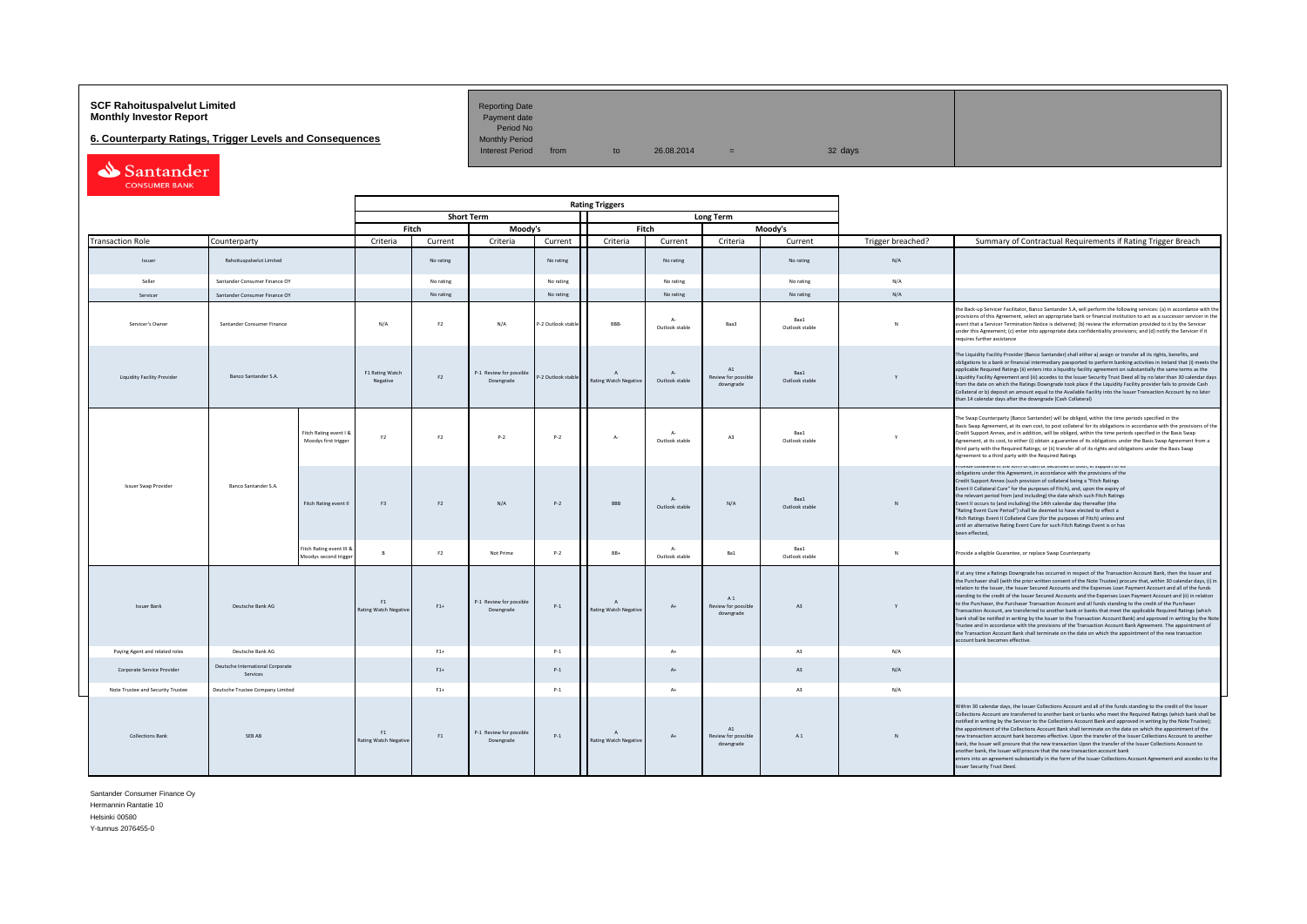# **SCF Rahoituspalvelut Limited** 28.08.2014 **Monthly Investor Report Payment date** 26.08.2014 Payment date<br>Period No **6.a Original Portfolio Principal Balance** Monthly Period Monthly Period jul. 14 Interest Period from 25.07.2014 to 26.08.2014 = 32 days Santander



|                  |               |             |           | <b>TOTAL</b>            |         |                              |                     |
|------------------|---------------|-------------|-----------|-------------------------|---------|------------------------------|---------------------|
|                  | <b>Min</b>    | <b>Max</b>  | <b>No</b> | <b>Original balance</b> | %       | <b>WA months to maturity</b> | <b>WA seasoning</b> |
|                  | $0,00 \in$    | 4 999,99€   | 10 5 69   | 34 014 267              | 7,1%    | 20,3                         | 20,2                |
|                  | 5 000,00 €    | 9 999,99€   | 14 9 62   | 111 330 743             | 23,1%   | 33,3                         | 16,0                |
|                  | 10 000,00 €   | 14 999,99€  | 10 4 48   | 127 666 197             | 26,5%   | 40,0                         | 13,1                |
|                  | 15 000,00 €   | 19 999,99€  | 4833      | 83 124 702              | 17,2%   | 44,2                         | 12,1                |
|                  | 20 000,00 €   | 24 999,99 € | 2080      | 46 047 406              | 9,6%    | 45,8                         | 10,7                |
| Original balance | 25 000,00 €   | 29 999,99 € | 963       | 26 170 405              | 5,4%    | 46,3                         | 9,8                 |
|                  | 30 000,00 €   | 34 999,99 € | 493       | 15 863 298              | 3,3%    | 46,5                         | 9,7                 |
|                  | 35 000,00 €   | 39 999,99 € | 271       | 10 073 680              | 2,1%    | 45,7                         | 10,4                |
|                  | 40 000,00 €   | 44 999,99 € | 181       | 7 662 654               | 1,6%    | 45,4                         | 9,9                 |
|                  | 45 000,00 €   | 49 999,99€  | 99,00€    | 4 678 264               | 1,0%    | 45,7                         | 10,0                |
|                  | 50 000,00 €   | 54 999,99€  | 78        | 4 0 5 6 5 1 8           | 0,8%    | 45,7                         | 9,0                 |
|                  | 55 000,00 €   | 59 999,99 € | 51        | 2 9 2 7 2 4 6           | 0,6%    | 45,7                         | 10,1                |
|                  | 60 000,00 € + |             | 105       | 8 342 278               | 1,7%    | 44,8                         | 9,2                 |
|                  |               |             |           |                         |         |                              |                     |
|                  | Total         |             | 45 133    | 481 957 657             | 100,00% | 39,3                         | 13,3                |

Santander Consumer Finance Oy Hermannin Rantatie 10 Helsinki 00580 Y-tunnus 2076455-0

**CONSUMER BANK**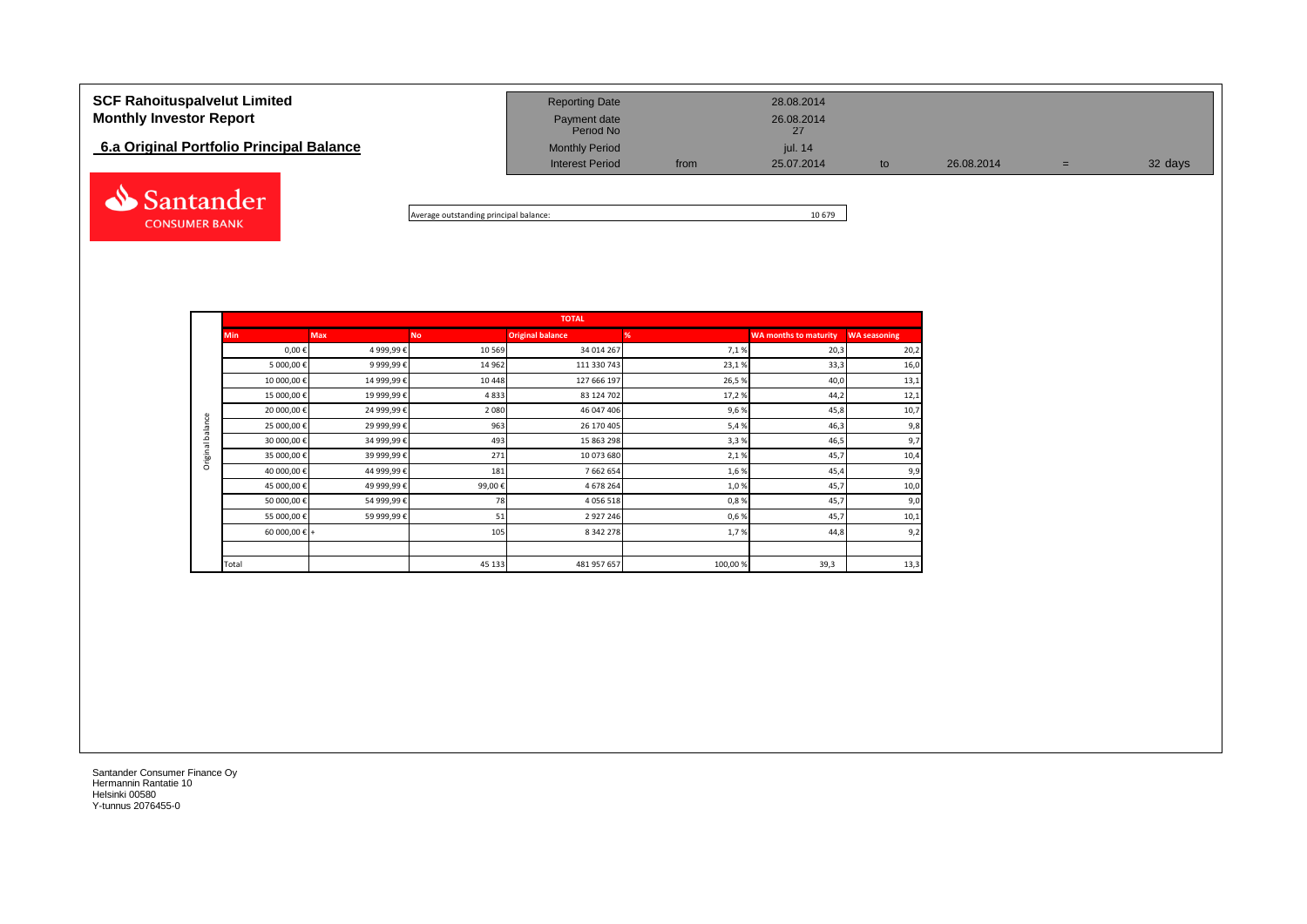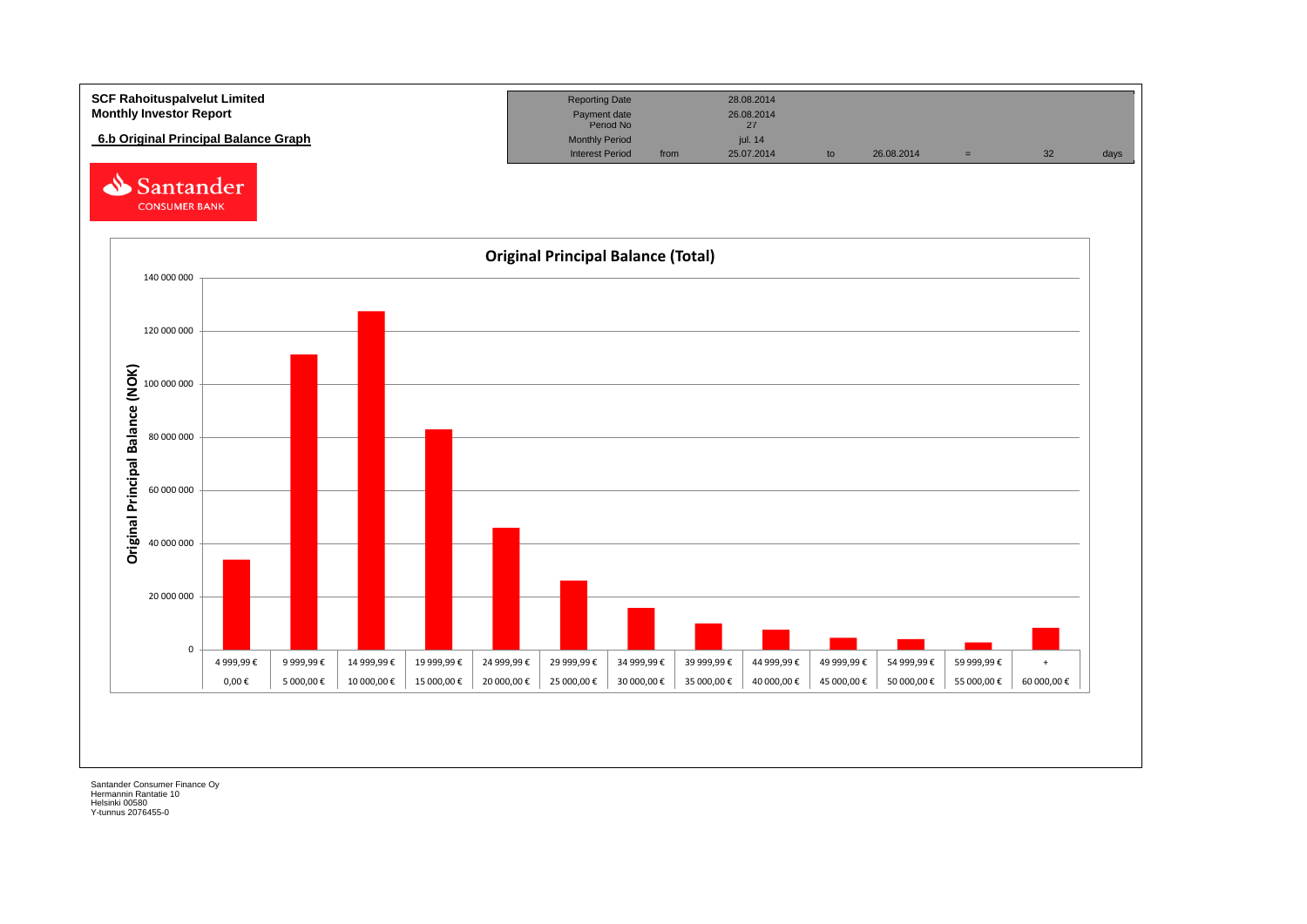### **7.a Outstanding Principal Balance**



| <b>SCF Rahoituspalvelut Limited</b><br><b>Monthly Investor Report</b> | <b>Reporting Date</b><br>Payment date<br>Period No |      | 28.08.2014<br>26.08.2014 |    |            |     |         |
|-----------------------------------------------------------------------|----------------------------------------------------|------|--------------------------|----|------------|-----|---------|
| 7.a Outstanding Principal Balance                                     | <b>Monthly Period</b><br><b>Interest Period</b>    | from | iul. 14<br>25.07.2014    | to | 26.08.2014 | $=$ | 32 days |
|                                                                       |                                                    |      |                          |    |            |     |         |

Average amount - all: 5 500

|             |           |            |           | <b>TOTAL</b>  |                                              |            |                                 |                     |
|-------------|-----------|------------|-----------|---------------|----------------------------------------------|------------|---------------------------------|---------------------|
|             | Min       | <b>Max</b> | <b>No</b> |               | Outstanding balance % of Outstanding balance | % of loans | <b>WA months to</b><br>maturity | <b>WA seasoning</b> |
|             |           | 5 0 0 0    | 7486      | 18 107 030    | 25,66%                                       | 58,36%     | 13,4                            | 40,0                |
|             | 5 0 0 0   | 10 000     | 3 5 9 8   | 25 473 234    | 36,11%                                       | 28,05%     | 21,4                            | 37,4                |
|             | 10 000    | 15 000     | 1 1 1 1   | 13 375 571    | 18,96%                                       | 8,66%      | 24,2                            | 35,3                |
|             | 15 000    | 20 000     | 384       | 6 599 630     | 9,35%                                        | 2,99%      | 25,1                            | 34,7                |
| balance     | 20 000    | 25 000     | 123       | 2 704 429     | 3,83%                                        | 0,96%      | 23,9                            | 35,1                |
|             | 25 000    | 30 000     | 62        | 1671570       | 2,37%                                        | 0,48%      | 24,0                            | 35,4                |
| Outstanding | 30 000    | 35 000     | 25        | 805 370       | 1,14%                                        | 0,19%      | 24,4                            | 35,0                |
|             | 35 000    | 40 000     | 15        | 566 538       | 0,80%                                        | 0,12%      | 24,4                            | 33,8                |
|             | 40 000    | 45 000     |           | 301 081       | 0,43%                                        | 0,05%      | 23,7                            | 34,4                |
|             | 45 000    | 50 000     |           | 140 348       | 0,20%                                        | 0,02%      | 18,6                            | 36,5                |
|             | 50 000    | 55 000     |           | 317 477       | 0,45%                                        | 0,05%      | 20,0                            | 33,4                |
|             | 55 000    | 60 000     |           | 56 113        | 0,08%                                        | 0,01%      | 21,0                            | 42,0                |
|             | $60000 +$ |            |           | 433 545       | 0,61%                                        | 0,05%      | 20,0                            | 36,2                |
|             |           |            |           |               |                                              |            |                                 |                     |
|             | Total     |            | 12827     | 70 551 937,04 | 100%                                         | 100,0%     | 20,4                            | 37,2                |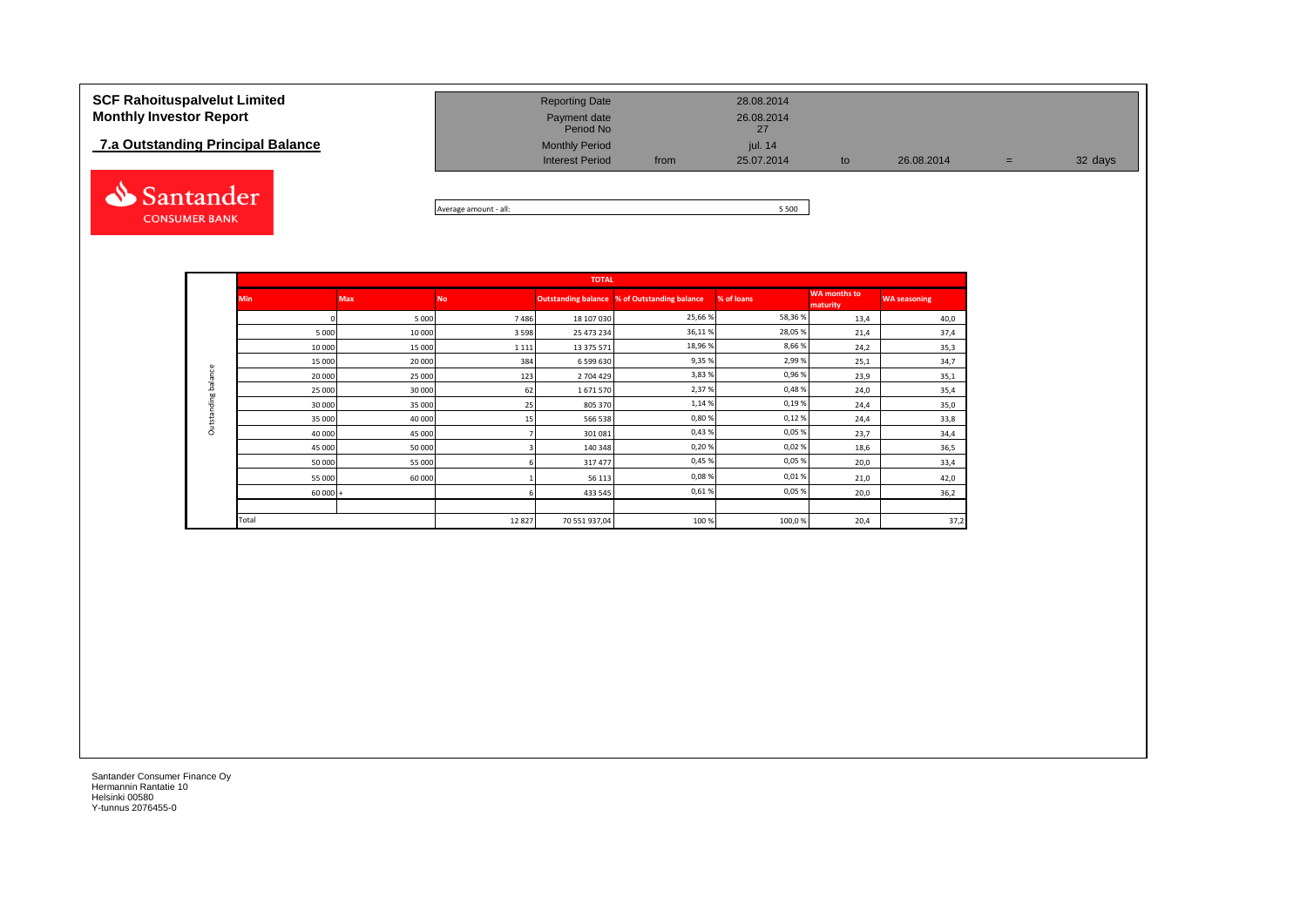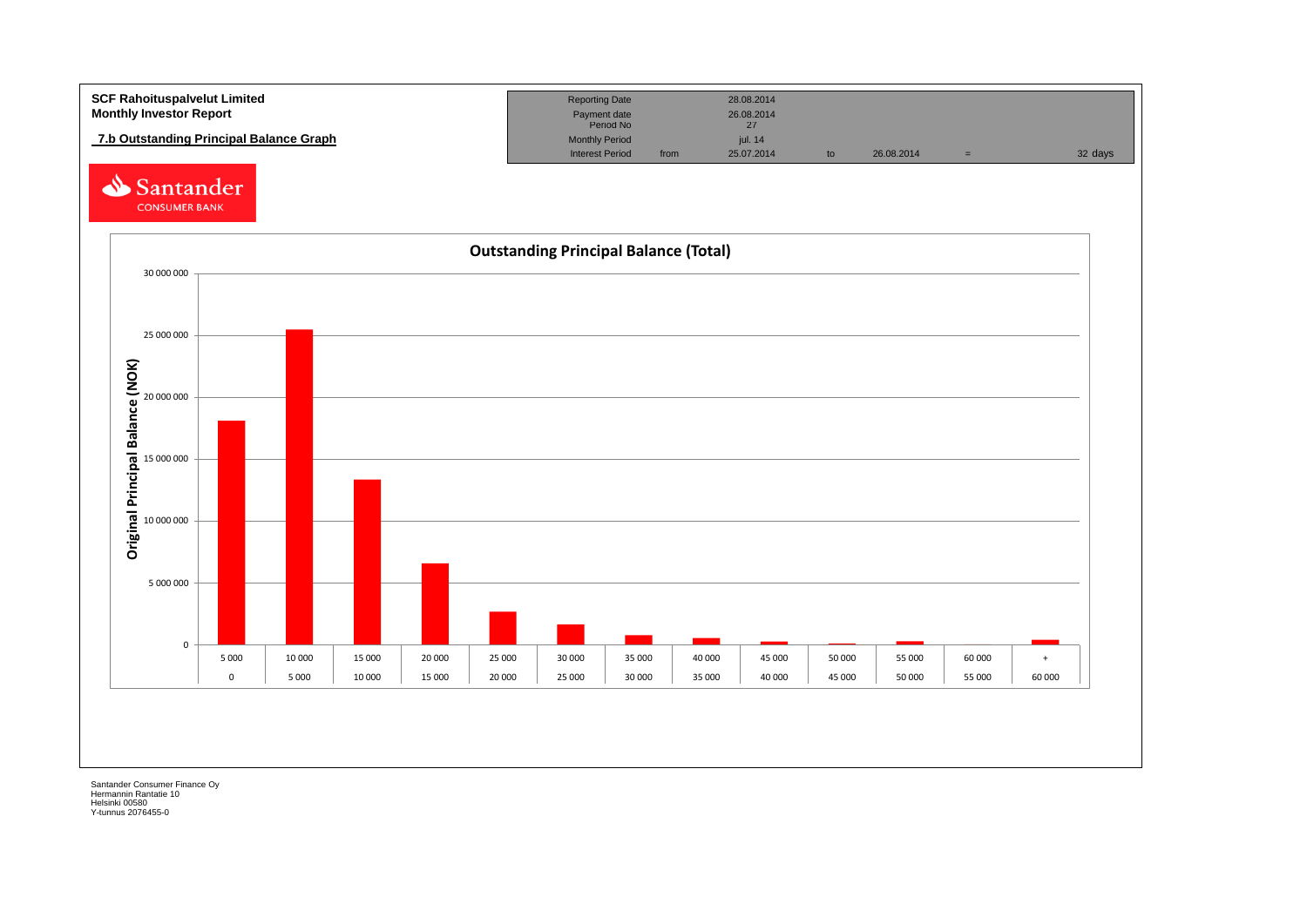#### **SCF Rahoituspalvelut Limited Monthly Investor Report**

#### **8.a Geographical Distribution**



| <b>Reporting Date</b>     |      | 28.08.2014       |            |   |         |
|---------------------------|------|------------------|------------|---|---------|
| Payment date<br>Period No |      | 26.08.2014<br>27 |            |   |         |
| <b>Monthly Period</b>     |      | jul. 14          |            |   |         |
| <b>Interest Period</b>    | from | 25.07.2014       | 26.08.2014 | = | 30 days |

|                       |           |                            | <b>TOTAL</b>             |            |                              |                     |
|-----------------------|-----------|----------------------------|--------------------------|------------|------------------------------|---------------------|
| <b>District</b>       | <b>No</b> | <b>Outstanding balance</b> | % of Outstanding balance | % of Loans | <b>WA months to maturity</b> | <b>WA seasoning</b> |
| Central Finland       | 1493      | 7881708                    | 11,17%                   | 11,64 %    | 20,5                         | 37,1                |
| Eastern Finland       | 366       | 1685797                    | 2,39%                    | 2,85 %     | 20,0                         | 37,1                |
| East Tavastia         | 791       | 4 182 359                  | 5,93%                    | 6,17%      | 20,6                         | 37,4                |
| Greater Helsinki<br>₽ | 4575      | 26 182 994                 | 37,11%                   | 35,67%     | 20,4                         | 37,3                |
| 욬<br>Northern Finland | 1 0 0 3   | 5771298                    | 8,18%                    | 7,82%      | 21,1                         | 37,0                |
| ₹<br>Northern Savonia | 411       | 1858727                    | 2,63%                    | 3,20%      | 18,6                         | 37,9                |
| nge<br>Ostrobothnia   | 791       | 4 2 3 8 4 7 8              | 6,01%                    | 6,17%      | 19,4                         | 37,4                |
| South-Eastern Fi      | 722       | 4 2 6 8 8 3 4              | 6,05 %                   | 5,63%      | 21,6                         | 36,4                |
| South-Western Fi      | 1446      | 7 589 398                  | 10,76%                   | 11,27%     | 20,3                         | 37,4                |
| Western Tavastia      | 1 2 2 9   | 6 892 344                  | 9,77%                    | 9,58%      | 20,4                         | 37,1                |
|                       |           |                            |                          |            |                              |                     |
|                       |           |                            |                          |            |                              |                     |
| Total                 | 12827     | 70 551 937                 | 100%                     | 100,00%    | 20,4                         | 37,2                |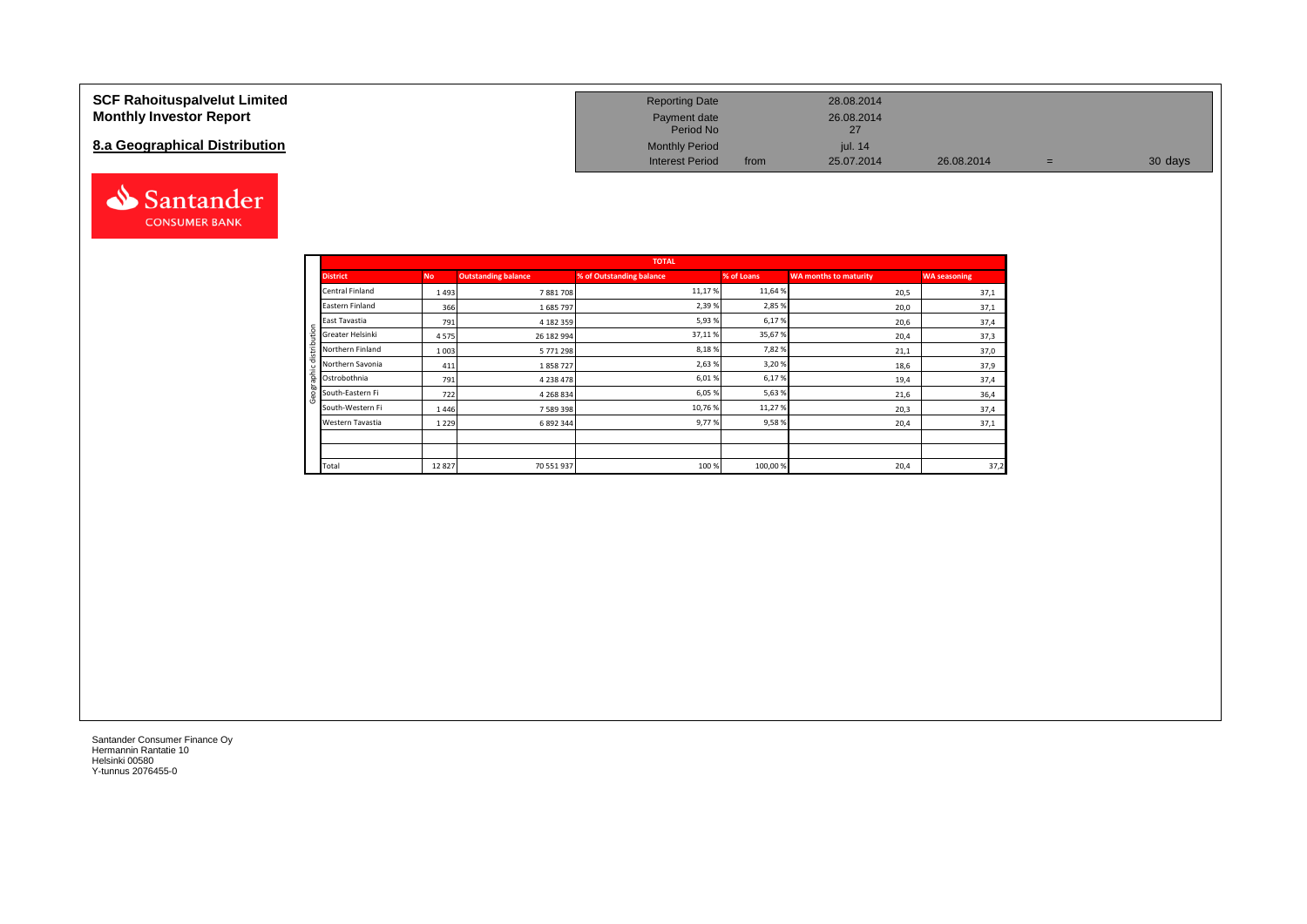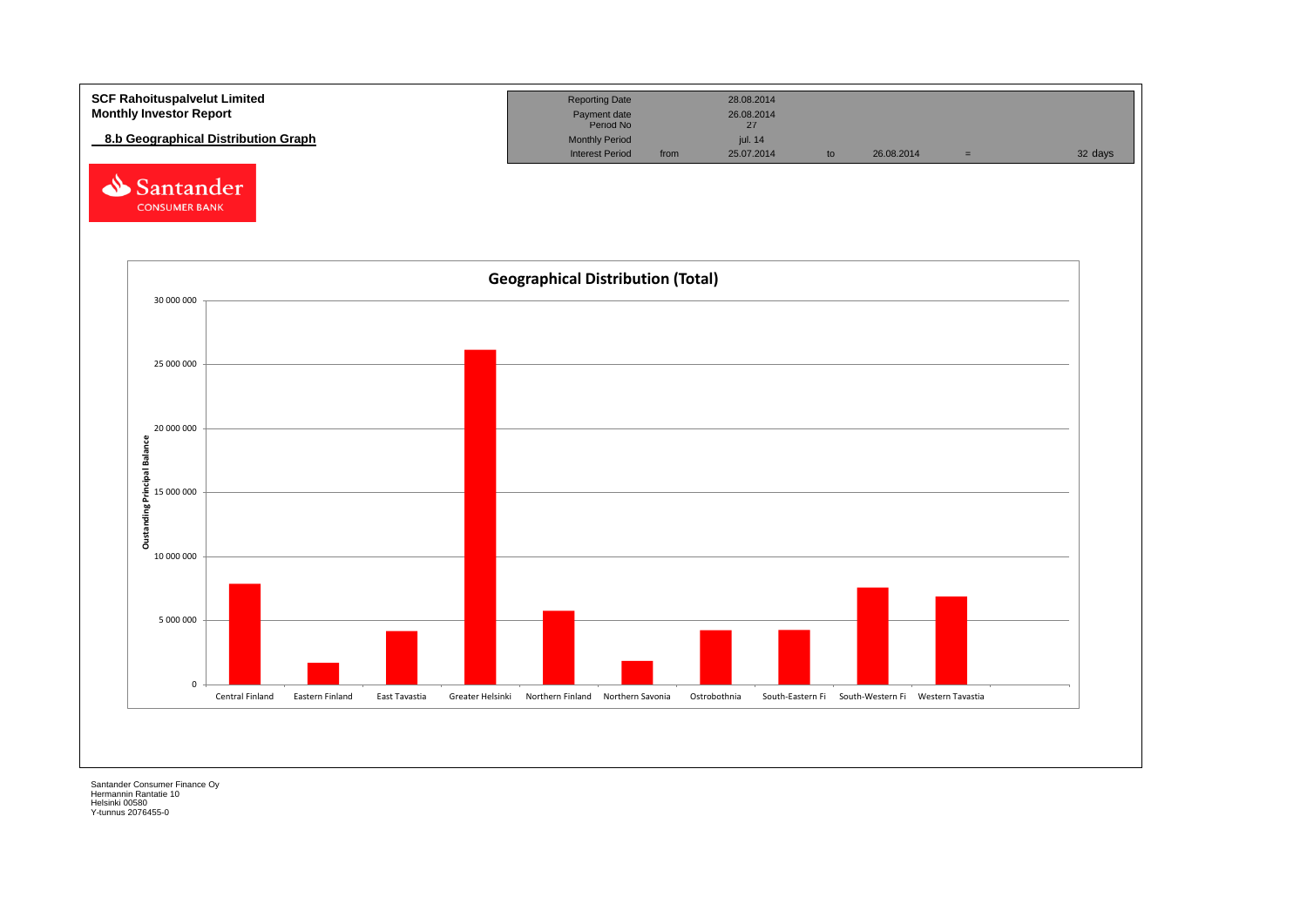| <b>SCF Rahoituspalvelut Limited</b> | <b>Reporting Date</b>     |      | 28.08.2014       |    |            |   |         |
|-------------------------------------|---------------------------|------|------------------|----|------------|---|---------|
| <b>Monthly Investor Report</b>      | Payment date<br>Period No |      | 26.08.2014<br>27 |    |            |   |         |
| 9.a Interest Rate                   | <b>Monthly Period</b>     |      | iul. 14          |    |            |   |         |
|                                     | <b>Interest Period</b>    | from | 25.07.2014       | to | 26.08.2014 | = | 32 days |



|              |            |        |           | <b>TOTAL</b>               |                                          |                              |                     |
|--------------|------------|--------|-----------|----------------------------|------------------------------------------|------------------------------|---------------------|
|              | $Min (>=)$ | Max(<) | <b>No</b> | <b>Outstanding balance</b> | % of total<br><b>Outstanding balance</b> | <b>WA months to maturity</b> | <b>WA seasoning</b> |
|              |            | 1%     | 770       | 1795 254                   | 2,54 %                                   | 7,5                          | 33,8                |
|              | 1%         | 2 %    | 1092      | 3 808 007                  | 5,40 %                                   | 16,6                         | 37,2                |
| distribution | 2 %        | 4 %    | 2 4 2 2   | 14 683 456                 | 20,81%                                   | 20,0                         | 37,4                |
|              | 4 %        | 6 %    | 6 1 0 5   | 38 375 868                 | 54,39 %                                  | 21,4                         | 37,3                |
|              | 6 %        | 8 %    | 2 4 2 8   | 11 837 241                 | 16,78%                                   | 21,1                         | 37,3                |
|              | 8%         | 10%    | 10        | 52 111                     | 0,07%                                    | 22,2                         | 35,6                |
| Interest     | 10%        | 12%    |           |                            |                                          |                              |                     |
|              | 12%        | 14 %   |           |                            |                                          |                              |                     |
|              | 14 %       | 16 %   |           |                            |                                          |                              |                     |
|              | 16 %       | 18%    |           |                            |                                          |                              |                     |
|              |            |        |           |                            |                                          |                              |                     |
|              | Total      |        | 12827     | 70 551 937                 | 100 %                                    | 20,4                         | 37,2                |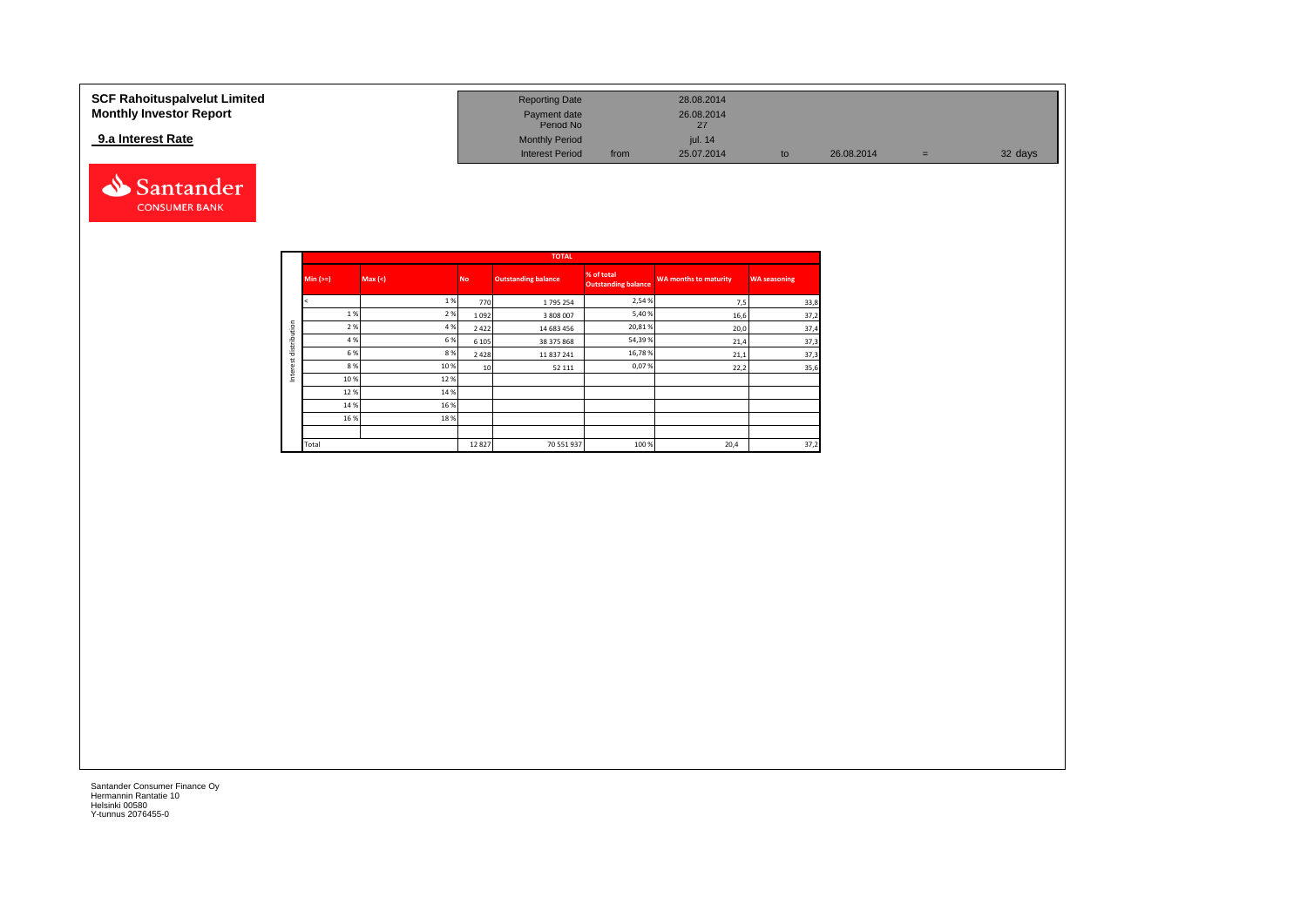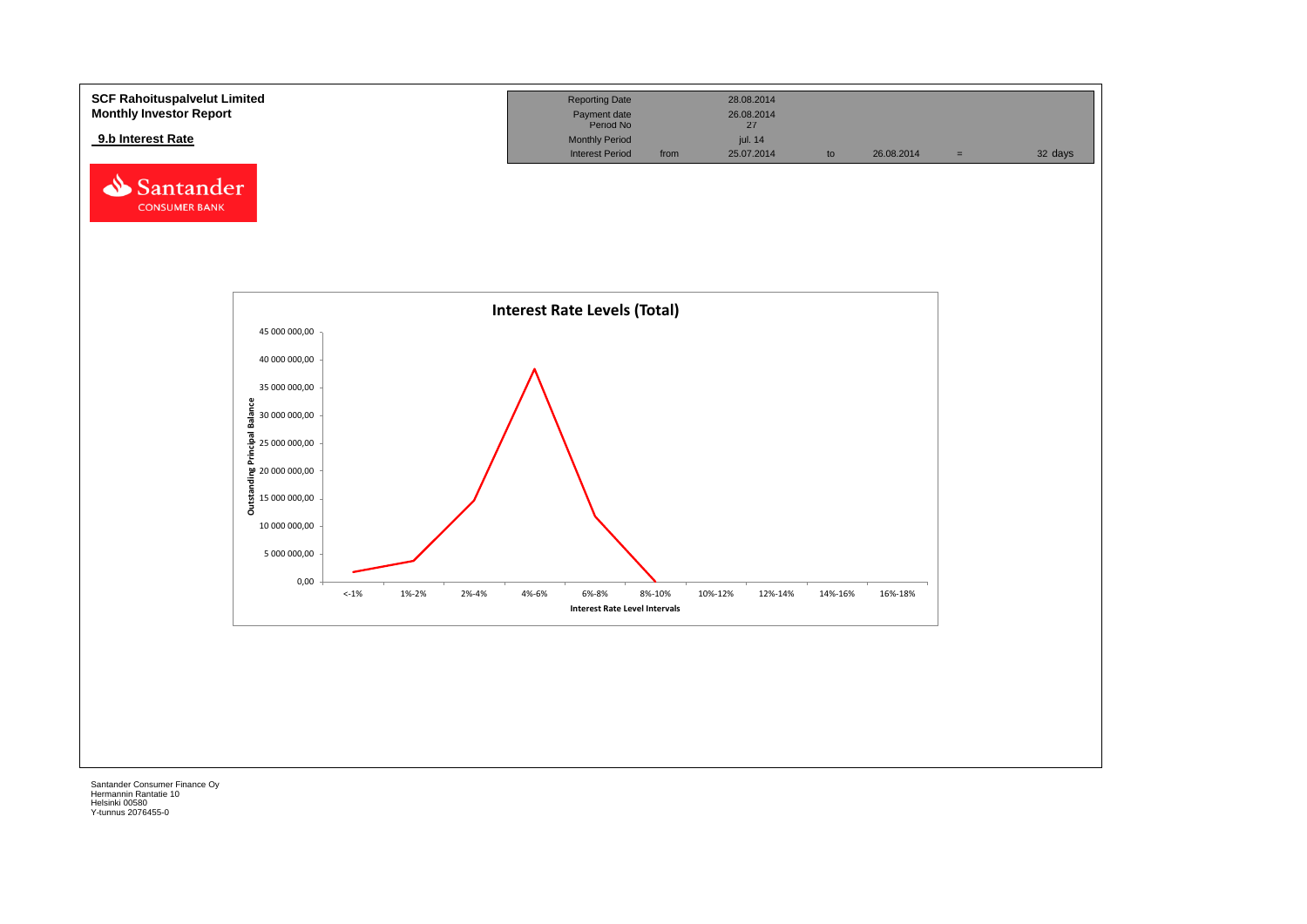| <b>SCF Rahoituspalvelut Limited</b><br><b>Monthly Investor Report</b> | <b>Reporting Date</b><br>Payment date<br>Period No |      | 28.08.2014<br>26.08.2014<br>27 |    |            |     |         |
|-----------------------------------------------------------------------|----------------------------------------------------|------|--------------------------------|----|------------|-----|---------|
| 10.a Remaining Terms                                                  | <b>Monthly Period</b><br><b>Interest Period</b>    | from | iul. 14<br>25.07.2014          | to | 26.08.2014 | $=$ | 32 days |



|                     |            |            |           | <b>TOTAL</b>               |        |                              |                     |
|---------------------|------------|------------|-----------|----------------------------|--------|------------------------------|---------------------|
|                     | <b>Min</b> | <b>Max</b> | <b>No</b> | <b>Outstanding balance</b> | %      | <b>WA months to maturity</b> | <b>WA seasoning</b> |
|                     |            |            | 89        | 80 297                     | 0,11%  | 0,0                          | 48,1                |
|                     |            | 12         | 5 3 6 2   | 13 593 511                 | 19,27% | 7,8                          | 43,2                |
|                     | 13         | 24         | 4 6 1 0   | 29 573 768                 | 41,92% | 19,1                         | 39,2                |
|                     | 25         | 36         | 2766      | 27 304 361                 | 38,70% | 28,2                         | 32,0                |
| maturity            | 37         | 48         |           |                            |        |                              |                     |
|                     | 49         | 60         |           |                            |        |                              |                     |
| $\mathbf{c}$        | 61         | 72         |           |                            |        |                              |                     |
| Months <sup>-</sup> | 73         | 84         |           |                            |        |                              |                     |
|                     | 85         | 96         |           |                            |        |                              |                     |
|                     | 97         | 108        |           |                            |        |                              |                     |
|                     | 109        | 120        |           |                            |        |                              |                     |
|                     | 121 >      |            |           |                            |        |                              |                     |
|                     |            |            |           |                            |        |                              |                     |
|                     | Total      |            | 12827     | 70 551 937                 | 100%   | 20,4                         | 37,2                |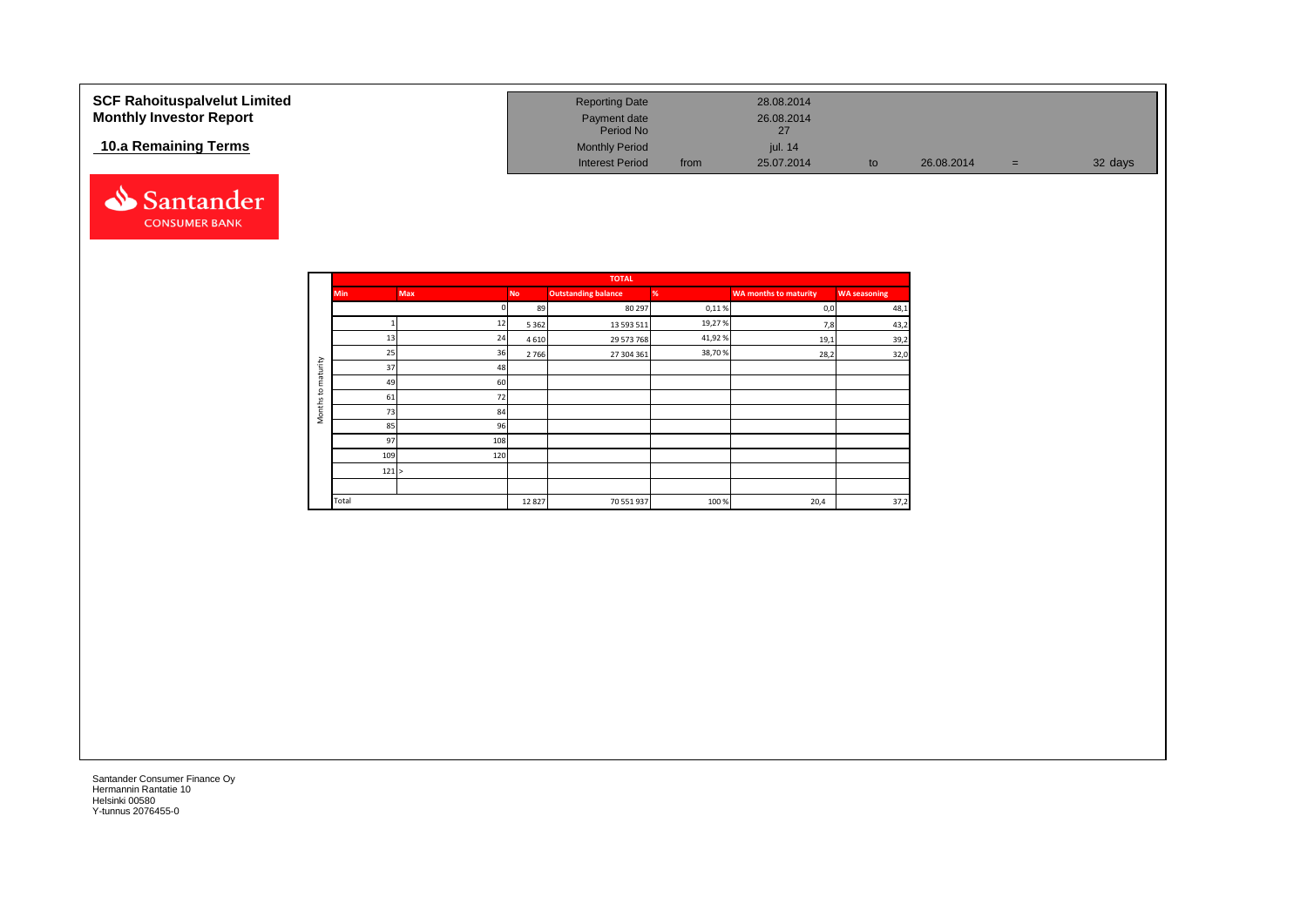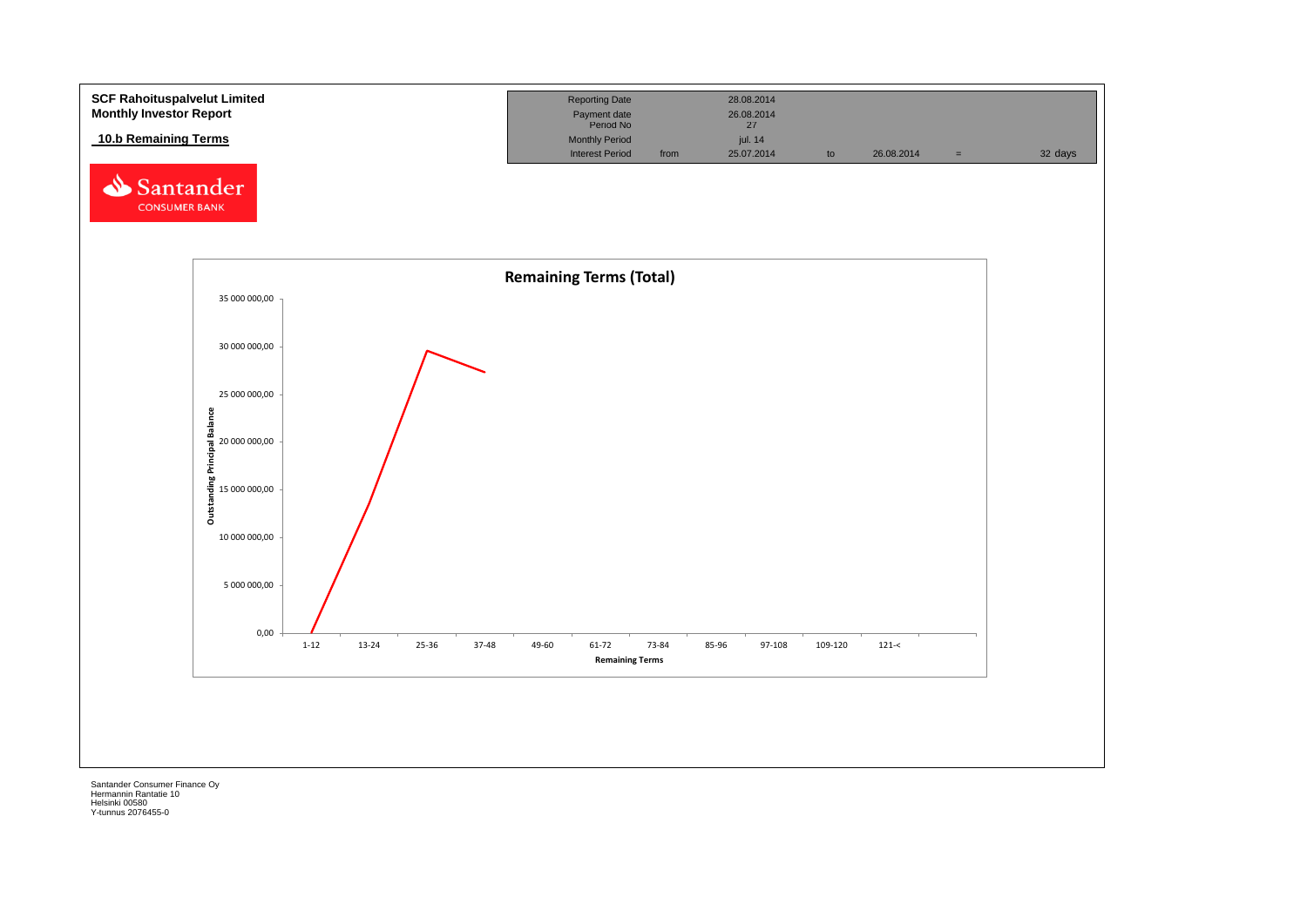| <b>SCF Rahoituspalvelut Limited</b><br><b>Monthly Investor Report</b> | <b>Reporting Date</b><br>Payment date<br>Period No |      | 28.08.2014<br>26.08.2014 |    |            |     |         |
|-----------------------------------------------------------------------|----------------------------------------------------|------|--------------------------|----|------------|-----|---------|
| 11.a Seasoning                                                        | <b>Monthly Period</b>                              |      | jul. 14                  |    |            |     |         |
|                                                                       | <b>Interest Period</b>                             | from | 25.07.2014               | to | 26.08.2014 | $=$ | 32 days |



|             |            |                 |           | <b>TOTAL</b>               |                                    |                              |                     |
|-------------|------------|-----------------|-----------|----------------------------|------------------------------------|------------------------------|---------------------|
|             | <b>Min</b> | <b>Max</b>      | <b>No</b> | <b>Outstanding balance</b> | % of Outstanding<br><b>Balance</b> | <b>WA months to maturity</b> | <b>WA seasoning</b> |
|             |            | 12 <sub>l</sub> |           |                            |                                    |                              |                     |
| 舌           |            | 24              |           |                            |                                    |                              |                     |
| ິ           | 25         | 36              | 5842      | 38 531 780                 | 54,61%                             | 24,5                         | 32,3                |
| $\circ$     | 37         | 48              | 5 3 6 2   | 26 961 256                 | 38,21%                             | 16,9                         | 41,2                |
| $\sim$<br>£ | 49         | 60              | 1578      | 4898673                    | 6,94%                              | 8,2                          | 52,3                |
| c<br>Σ      |            | 72              | 34        | 114 647                    | 0,16%                              | 8,2                          | 65,5                |
|             | 72         | 84              | 11        | 45 5 81                    | 0,06%                              | 20,7                         | 73,7                |
|             | 85         | 96              |           |                            |                                    |                              |                     |
|             |            |                 |           |                            |                                    |                              |                     |
|             |            |                 | 12827     | 70 551 937                 | 100 %                              | 20,4                         | 37,2                |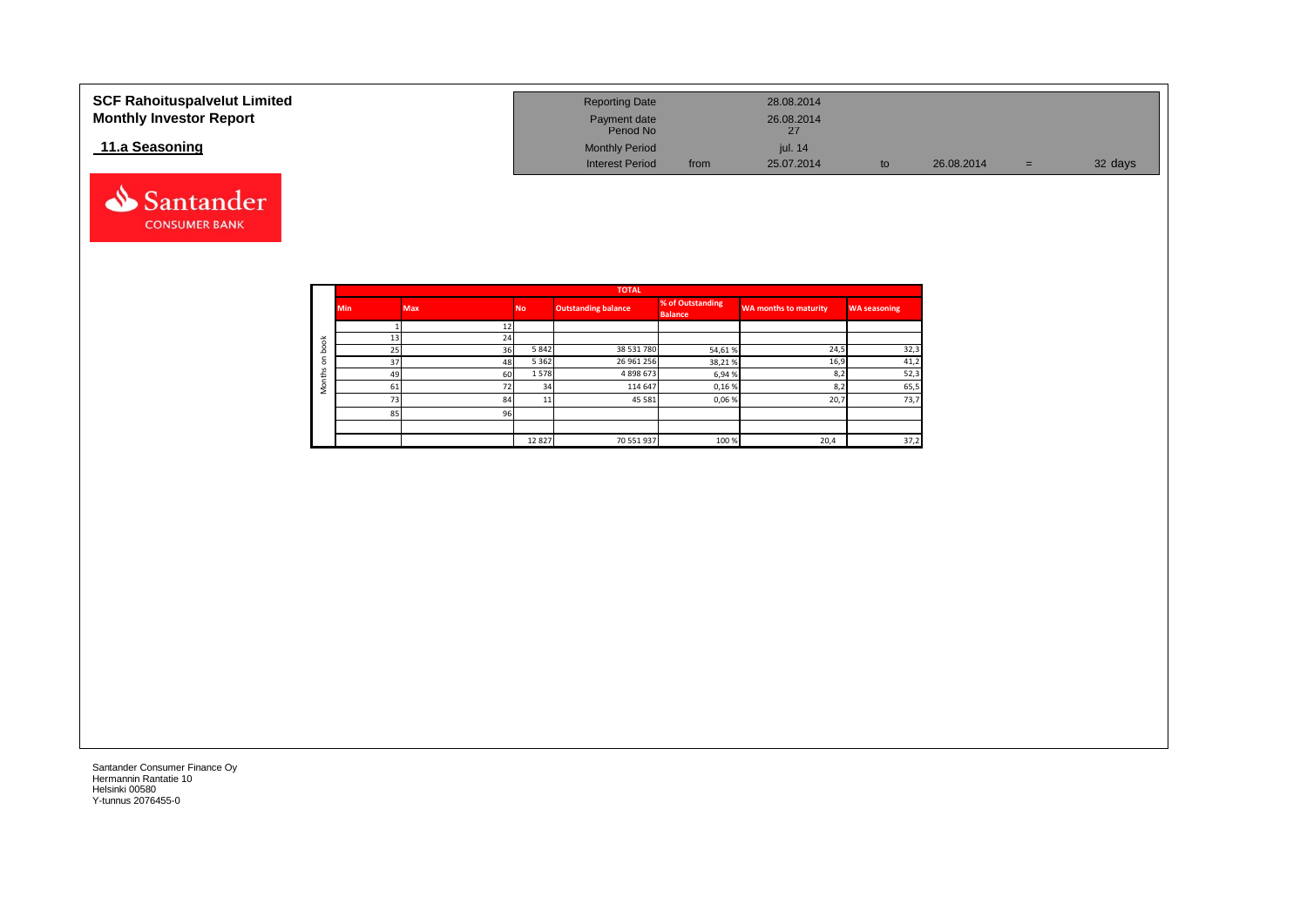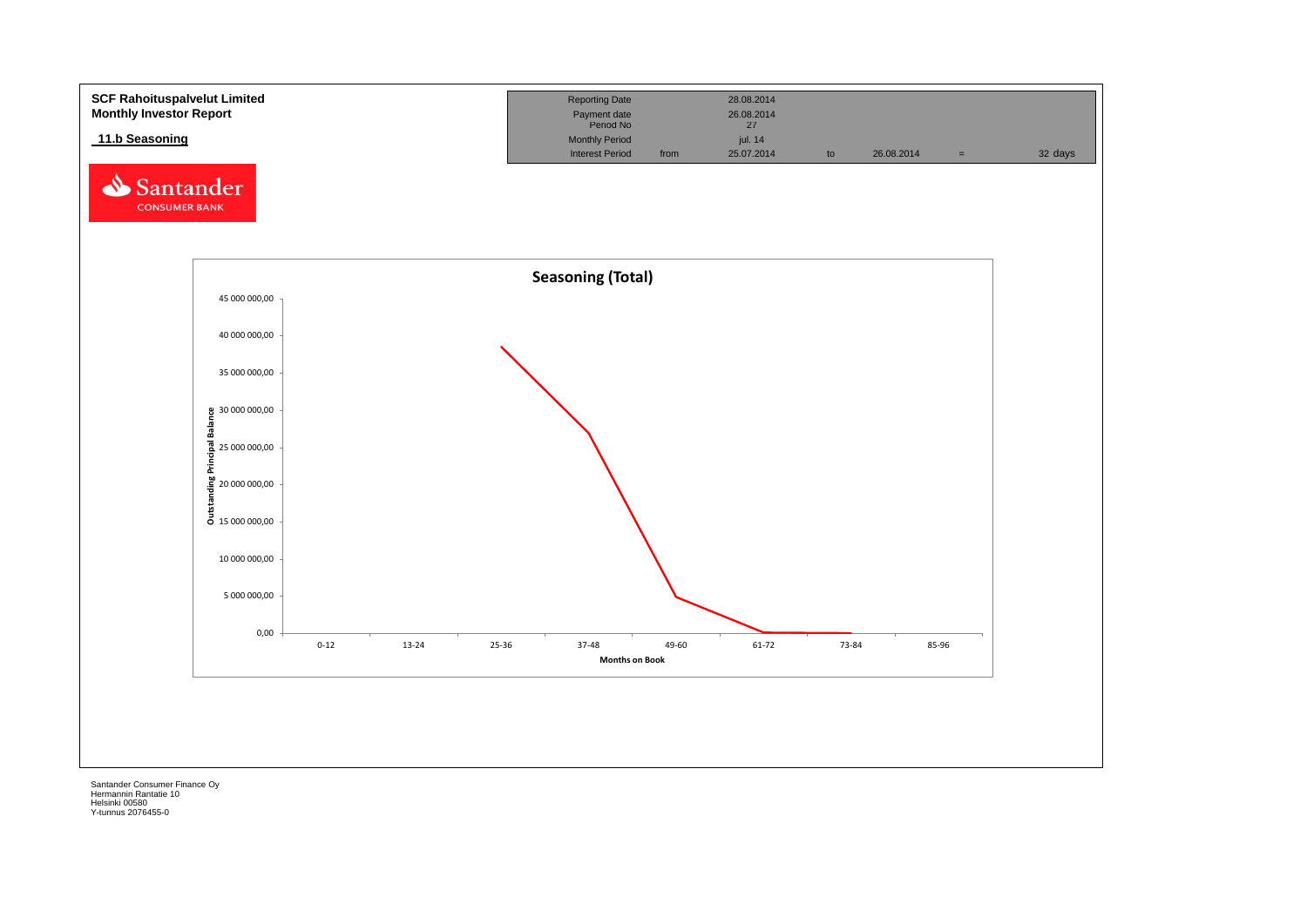| <b>SCF Rahoituspalvelut Limited</b><br><b>Monthly Investor Report</b> | <b>Reporting Date</b><br>Payment date<br>Period No |      | 28.08.2014<br>26.08.2014<br>27 |    |            |     |         |
|-----------------------------------------------------------------------|----------------------------------------------------|------|--------------------------------|----|------------|-----|---------|
| 13.a Balloon Ioans                                                    | <b>Monthly Period</b><br><b>Interest Period</b>    | from | <i>iul.</i> 14<br>25.07.2014   | to | 26.08.2014 | $=$ | 32 days |

|    |            |           |                            | <b>TOTAL</b>                       |                       |                                    |                                    |      |
|----|------------|-----------|----------------------------|------------------------------------|-----------------------|------------------------------------|------------------------------------|------|
| ৯ং | <b>Min</b> | <b>No</b> | <b>Outstanding balance</b> | % of Outstanding<br><b>Balance</b> | <b>Residual Value</b> | % of Outstanding<br><b>Balance</b> | WA months to maturity WA seasoning |      |
|    | Standard   | 10418     | 43 453 346                 | 61,59%                             | 472                   | 0,00%                              | 20,0                               | 36,9 |
|    | Balloon    | 2 409     | 27 098 591                 | 38,41%                             | 12 185 299            | 44,97%                             | 21,1                               | 37,6 |
|    |            |           |                            |                                    |                       |                                    |                                    |      |
|    | Total      | 12827     | 70 551 937                 | 100 %                              | 12 185 771            | 45%                                | 20,4                               | 37,2 |

Santander **CONSUMER BANK**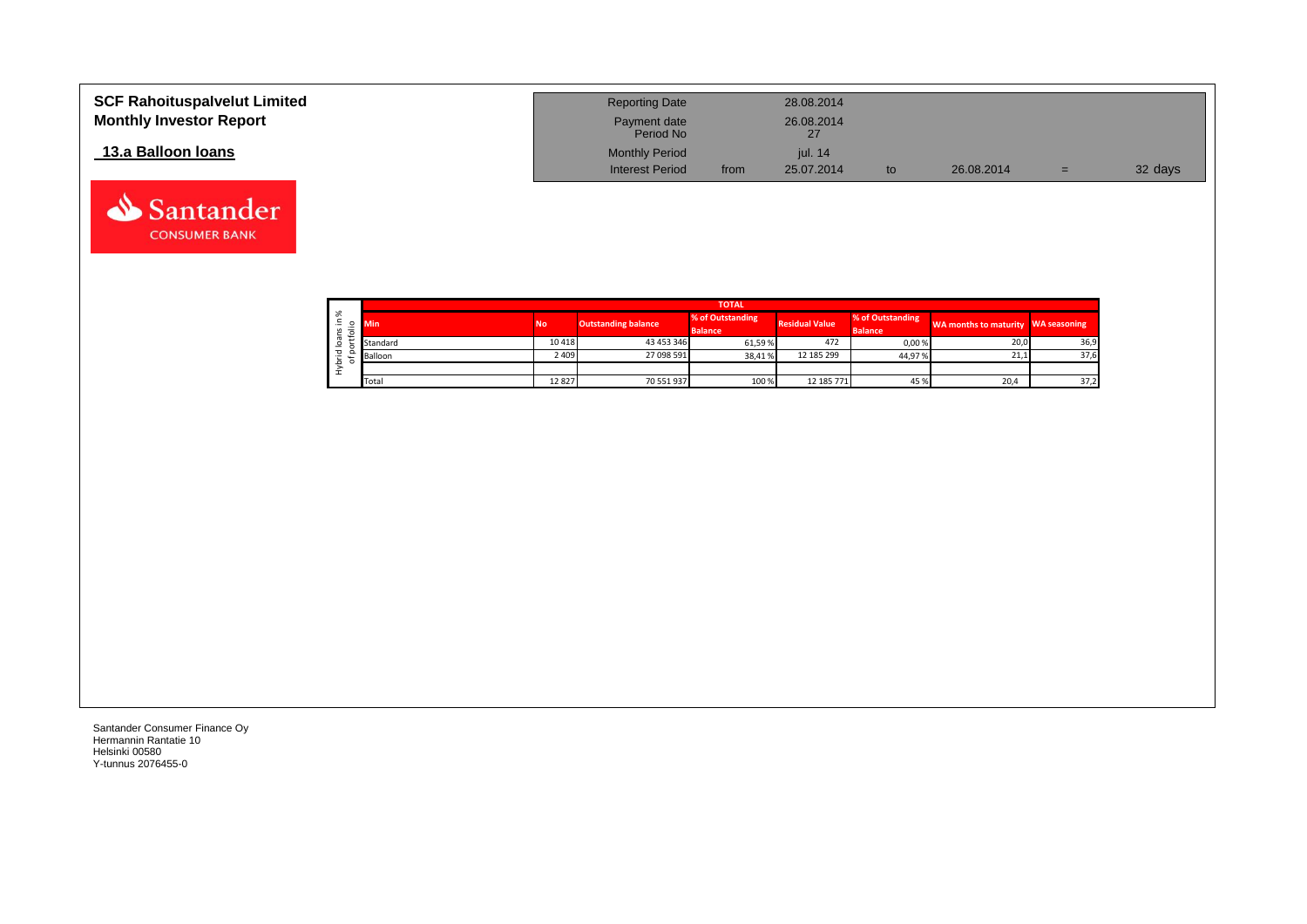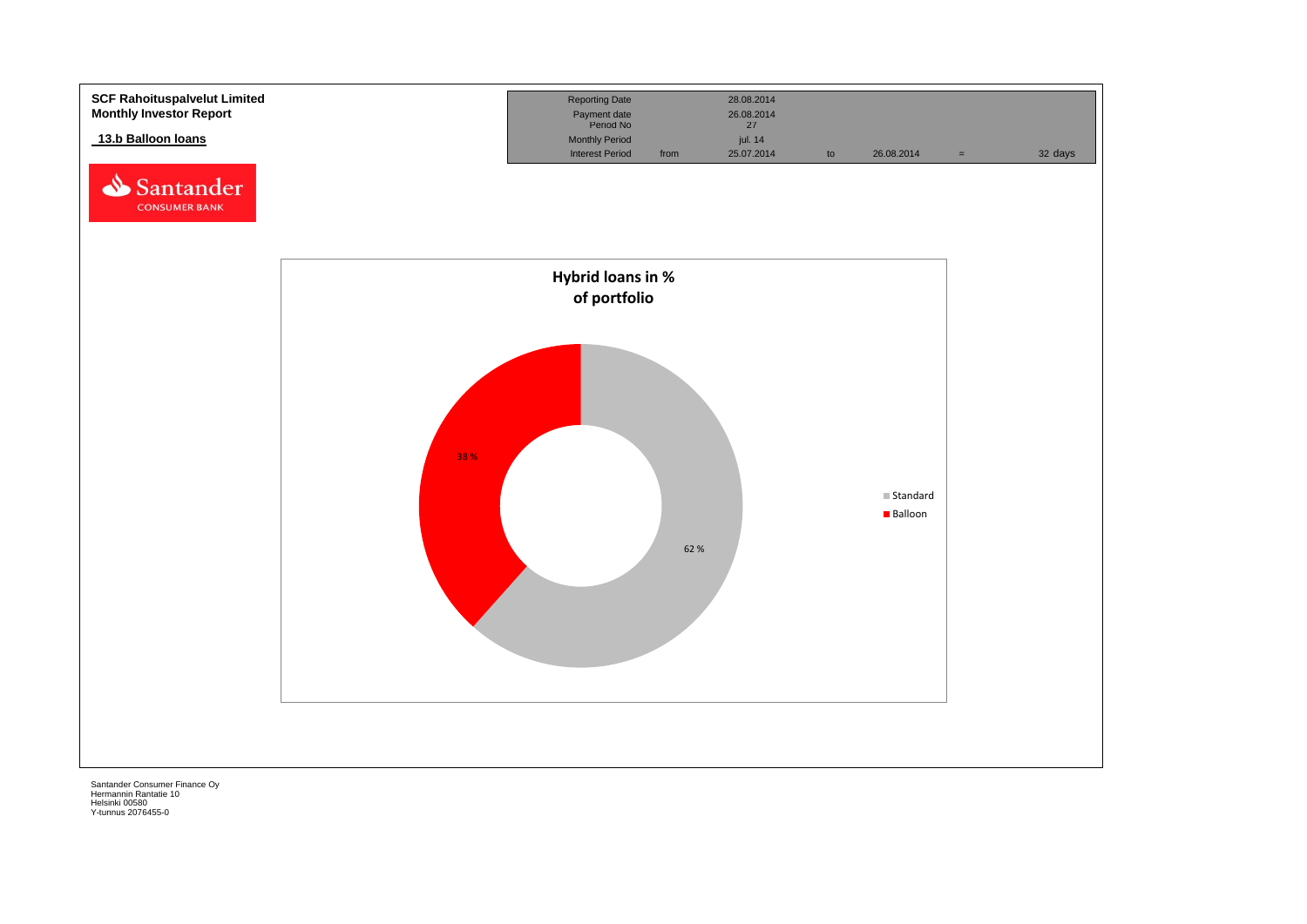| <b>SCF Rahoituspalvelut Limited</b> | <b>Reporting Date</b>     |      | 28.08.2014       |            |     |         |
|-------------------------------------|---------------------------|------|------------------|------------|-----|---------|
| <b>Monthly Investor Report</b>      | Payment date<br>Period No |      | 26.08.2014<br>27 |            |     |         |
| 14.a # loans per borrower           | <b>Monthly Period</b>     |      | jul. 14          |            |     |         |
|                                     | <b>Interest Period</b>    | from | 25.07.2014       | 26.08.2014 | $=$ | 32 days |



|             |                              | <b>TOTAL</b>                   |                            |       |
|-------------|------------------------------|--------------------------------|----------------------------|-------|
|             | <b>Total number of loans</b> | <b>Total number of debtors</b> | <b>Outstanding balance</b> | %     |
|             |                              | 12732                          | 69 743 237                 | 98,9% |
|             |                              | 46                             | 754 270                    | 1,1%  |
| ৯           |                              |                                | 54 430                     | 0,1%  |
| row<br>bori |                              |                                |                            |       |
| per         |                              |                                |                            |       |
|             |                              |                                |                            |       |
| # loans     |                              |                                |                            |       |
|             |                              |                                |                            |       |
|             |                              |                                |                            |       |
|             |                              |                                |                            |       |
|             | Total                        | 12779                          | 70 551 937                 | 100 % |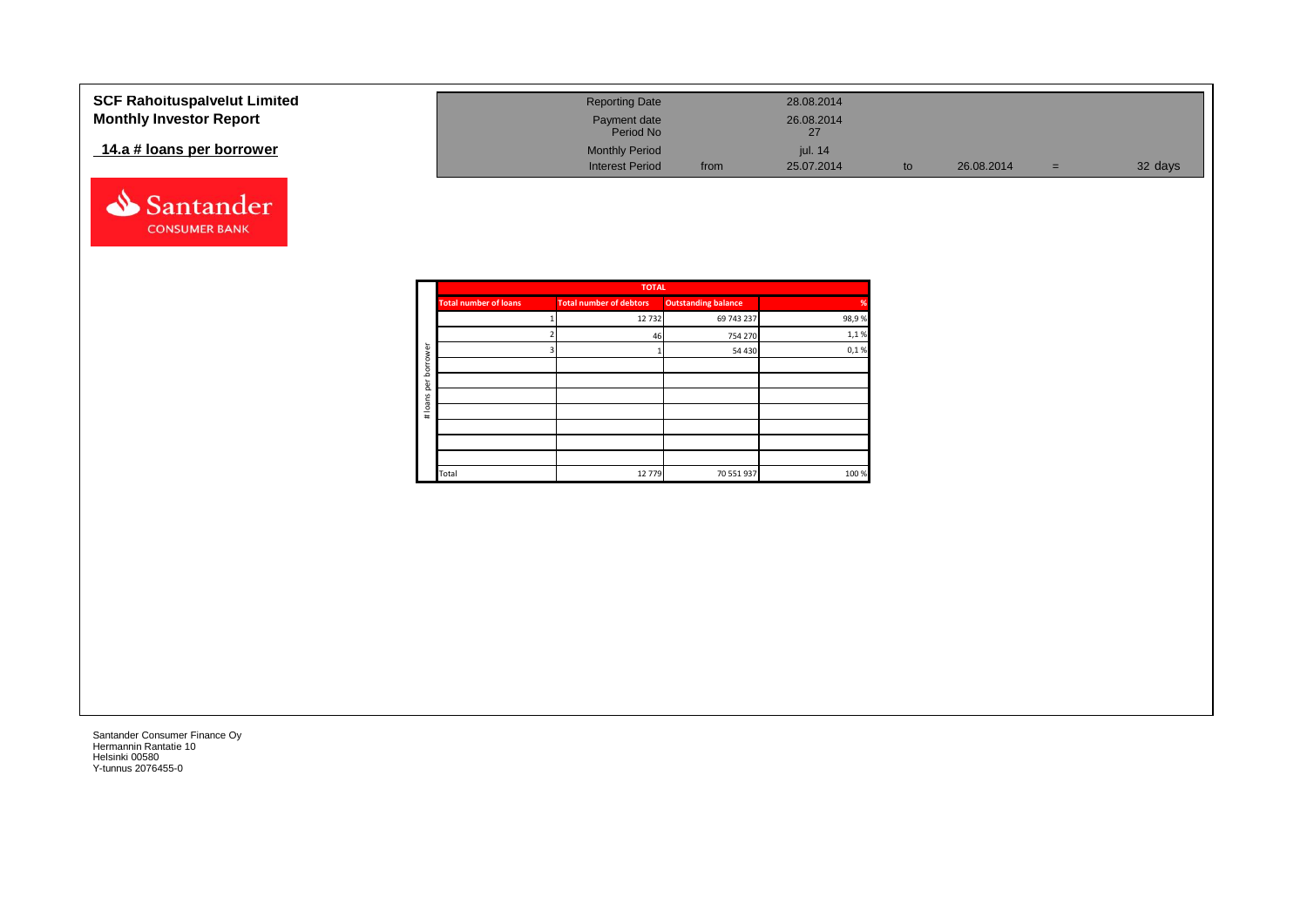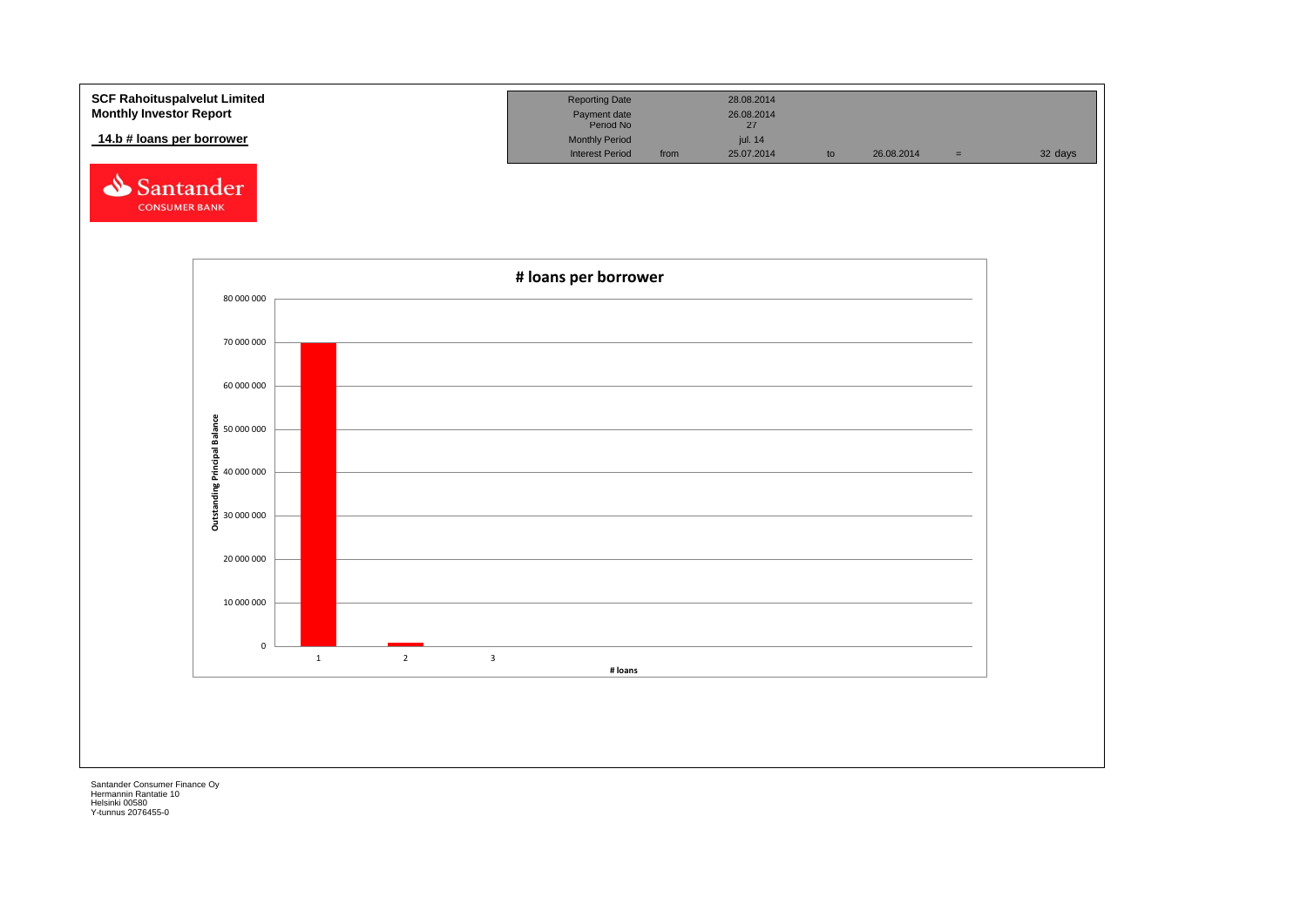| <b>SCF Rahoituspalvelut Limited</b> | <b>Reporting Date</b>     |      | 28.08.2014       |            |     |         |
|-------------------------------------|---------------------------|------|------------------|------------|-----|---------|
|                                     |                           |      |                  |            |     |         |
| <b>Monthly Investor Report</b>      | Payment date<br>Period No |      | 26.08.2014<br>27 |            |     |         |
| 15.a Amortization Profile           | <b>Monthly Period</b>     |      | jul. 14          |            |     |         |
|                                     | <b>Interest Period</b>    | from | 25.07.2014       | 26.08.2014 | $=$ | 32 days |



Santander **CONSUMER BANK**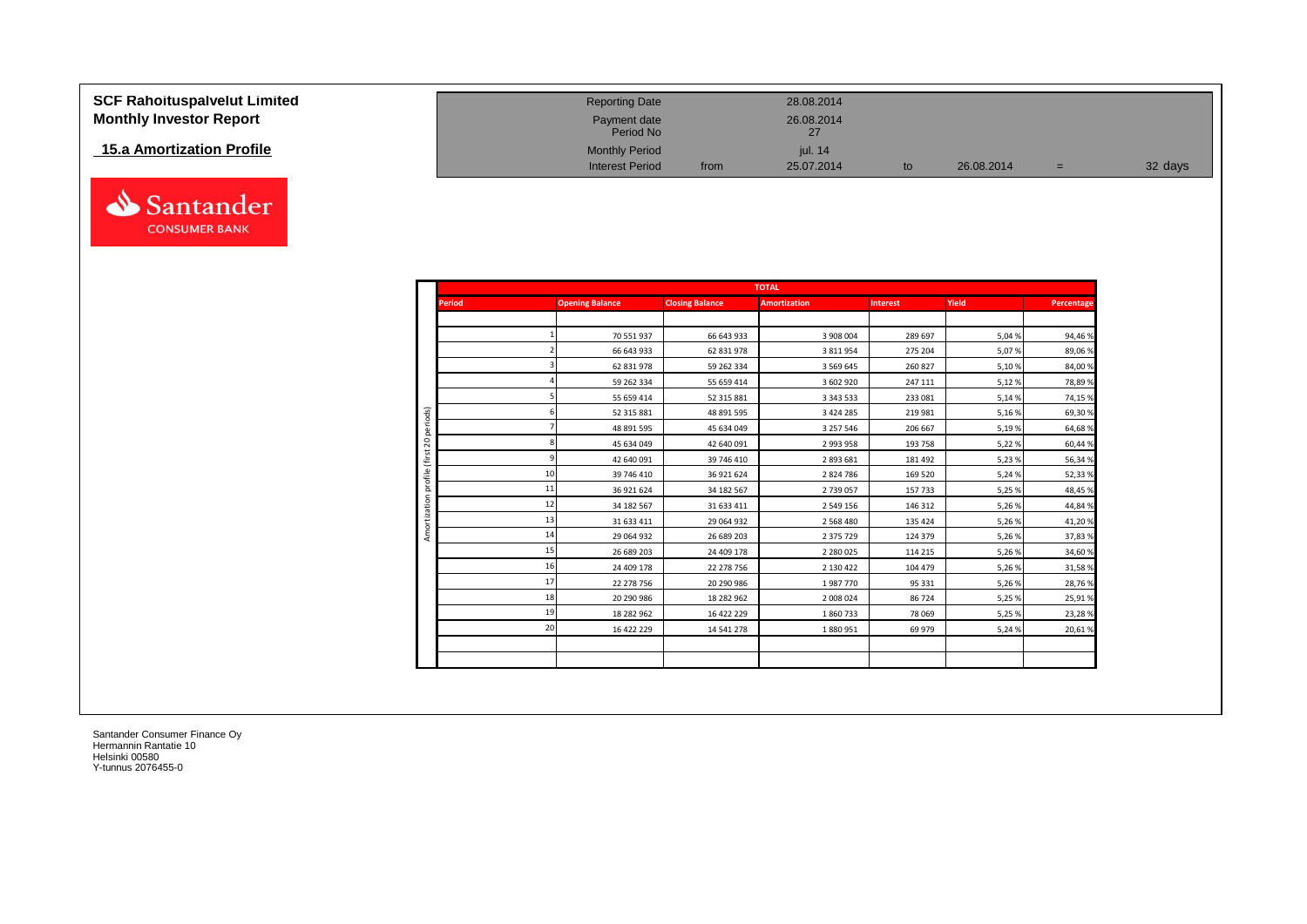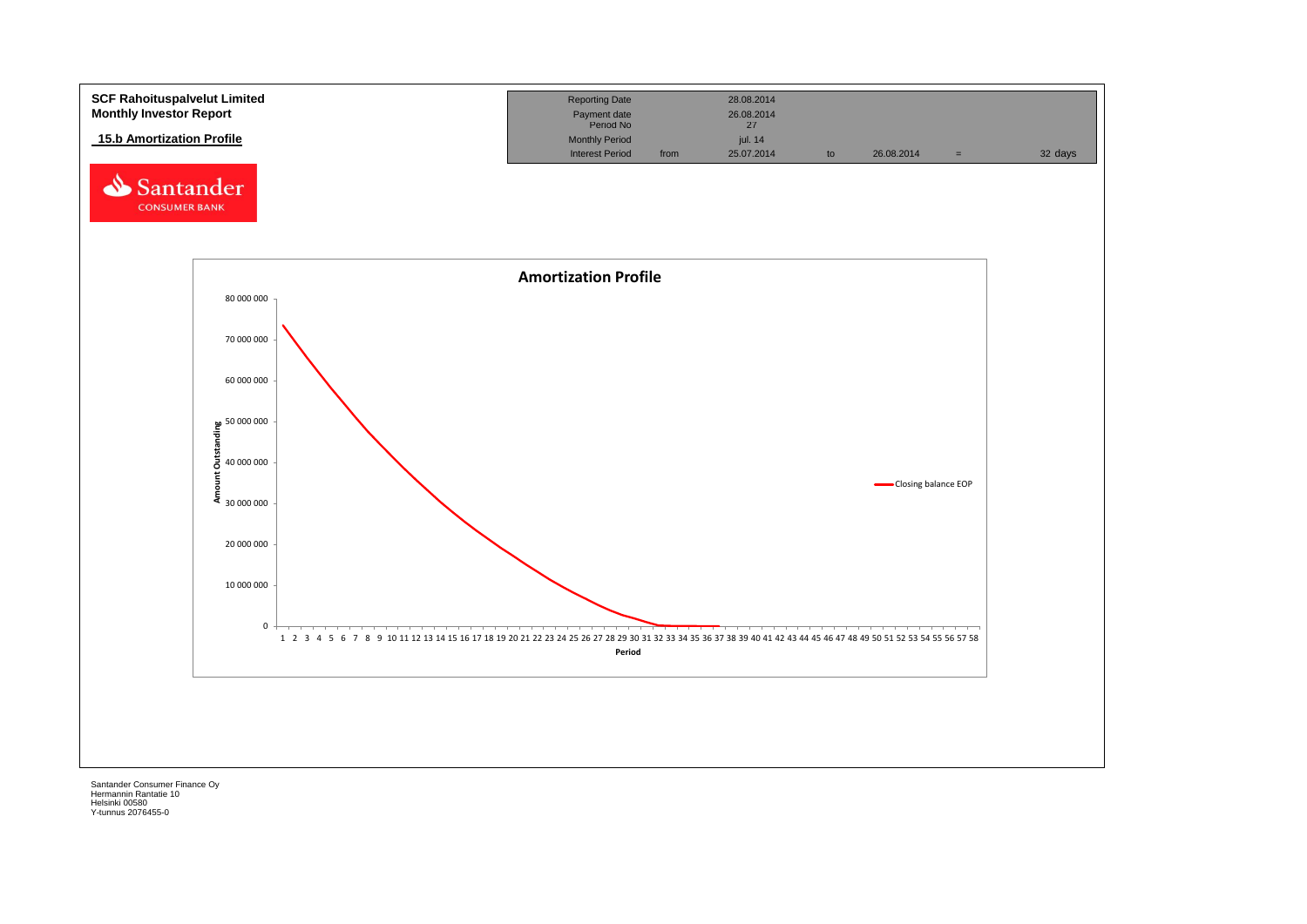| <b>SCF Rahoituspalvelut Limited</b><br><b>Monthly Investor Report</b> |                |                    |           | <b>Reporting Date</b><br>Payment date<br>Period No |                        | 28.08.2014<br>26.08.2014<br>27 |    |            |     |         |
|-----------------------------------------------------------------------|----------------|--------------------|-----------|----------------------------------------------------|------------------------|--------------------------------|----|------------|-----|---------|
| 16.a Payment Holidays                                                 |                |                    |           | <b>Monthly Period</b>                              |                        |                                |    |            |     |         |
|                                                                       |                |                    |           |                                                    |                        | jul. 14                        |    |            |     |         |
|                                                                       |                |                    |           | <b>Interest Period</b>                             | from                   | 25.07.2014                     | to | 26.08.2014 | $=$ | 32 days |
| Santander                                                             |                |                    |           |                                                    |                        |                                |    |            |     |         |
| <b>CONSUMER BANK</b>                                                  |                | <b>TOTAL</b>       |           |                                                    |                        |                                |    |            |     |         |
|                                                                       |                | <b>Period</b>      | <b>No</b> | <b>Number of periods granted</b>                   | <b>Sum of Payments</b> | <b>Closing Balance</b>         |    |            |     |         |
|                                                                       |                | 201205             | 107       | 146                                                | 40 046                 | 1 3 1 2 2 0 4                  |    |            |     |         |
|                                                                       |                | 2012 06            | 156       | 231                                                | 62 0 22                | 1640795                        |    |            |     |         |
|                                                                       |                | 201207             | 159       | 237                                                | 71 630                 | 2 0 3 2 6 8                    |    |            |     |         |
|                                                                       |                | 201208             | 133       | 183                                                | 51859                  | 1 566 704                      |    |            |     |         |
|                                                                       |                | 201209             | 109       | 156                                                | 43 917                 | 1085 190                       |    |            |     |         |
|                                                                       |                | 2012 10            | 89<br>88  | 138<br>132                                         | 38 653<br>34 697       | 998 306<br>933 247             |    |            |     |         |
|                                                                       |                | 2012 11<br>2012 12 | 143       | 183                                                | 47 263                 | 1 3 6 4 7 4 3                  |    |            |     |         |
|                                                                       |                | 201301             | 116       | 167                                                | 56 307                 | 1 2 5 6 4 3 2                  |    |            |     |         |
|                                                                       |                | 201302             | 122       | 175                                                | 49 4 84                | 1 307 946                      |    |            |     |         |
|                                                                       |                | 201303             | 123       | 166                                                | 48 650                 | 1 409 025                      |    |            |     |         |
|                                                                       | Paymet Holiday | 201304             | 85        | 117                                                | 31782                  | 770 640                        |    |            |     |         |
|                                                                       |                | 201305             | 84        | 116                                                | 32 120                 | 757 900                        |    |            |     |         |
|                                                                       |                | 2013 06            | 101       | 142                                                | 43 497                 | 1 040 461                      |    |            |     |         |
|                                                                       |                | 201307             | 126       | 164                                                | 46 698                 | 1 2 4 1 1 7                    |    |            |     |         |
|                                                                       |                | 201308             | 104       | 140                                                | 44 253                 | 1 090 32:                      |    |            |     |         |
|                                                                       |                | 201309             | 56        | 73                                                 | 19 9 35                | 466 112                        |    |            |     |         |
|                                                                       |                | 2013 10            | 43        | 59                                                 | 17550                  | 359 981                        |    |            |     |         |
|                                                                       |                | 2013 11            | 57        | 85                                                 | 25 201                 | 502 891                        |    |            |     |         |
|                                                                       |                | 2013 12            | 81        | 96                                                 | 27827                  | 627 296                        |    |            |     |         |
|                                                                       |                | 2014 01            | 71        | 106                                                | 33889                  | 648 914                        |    |            |     |         |
|                                                                       |                | 201402             | 71        | 100                                                | 30 442                 | 675 522                        |    |            |     |         |
|                                                                       |                | 2014 03            | 61        | 83                                                 | 27 195                 | 434 777<br>307894              |    |            |     |         |
|                                                                       |                | 2014 04            | 39        | 59                                                 | 19 097                 |                                |    |            |     |         |
|                                                                       |                | 2014 05            | 45        | 64                                                 | 17 25 2                | 333 127                        |    |            |     |         |
|                                                                       |                | 2014 06            | 45        | 66                                                 | 21 3 7 4               | 333 584<br>601 064             |    |            |     |         |
|                                                                       |                | 2014 07            | 71        | 97                                                 | 31809                  |                                |    |            |     |         |
|                                                                       |                |                    |           |                                                    |                        |                                |    |            |     |         |
|                                                                       |                | Total              | 2 4 8 5   | 3 4 8 1                                            | 1014451                | 25 098 930                     |    |            |     |         |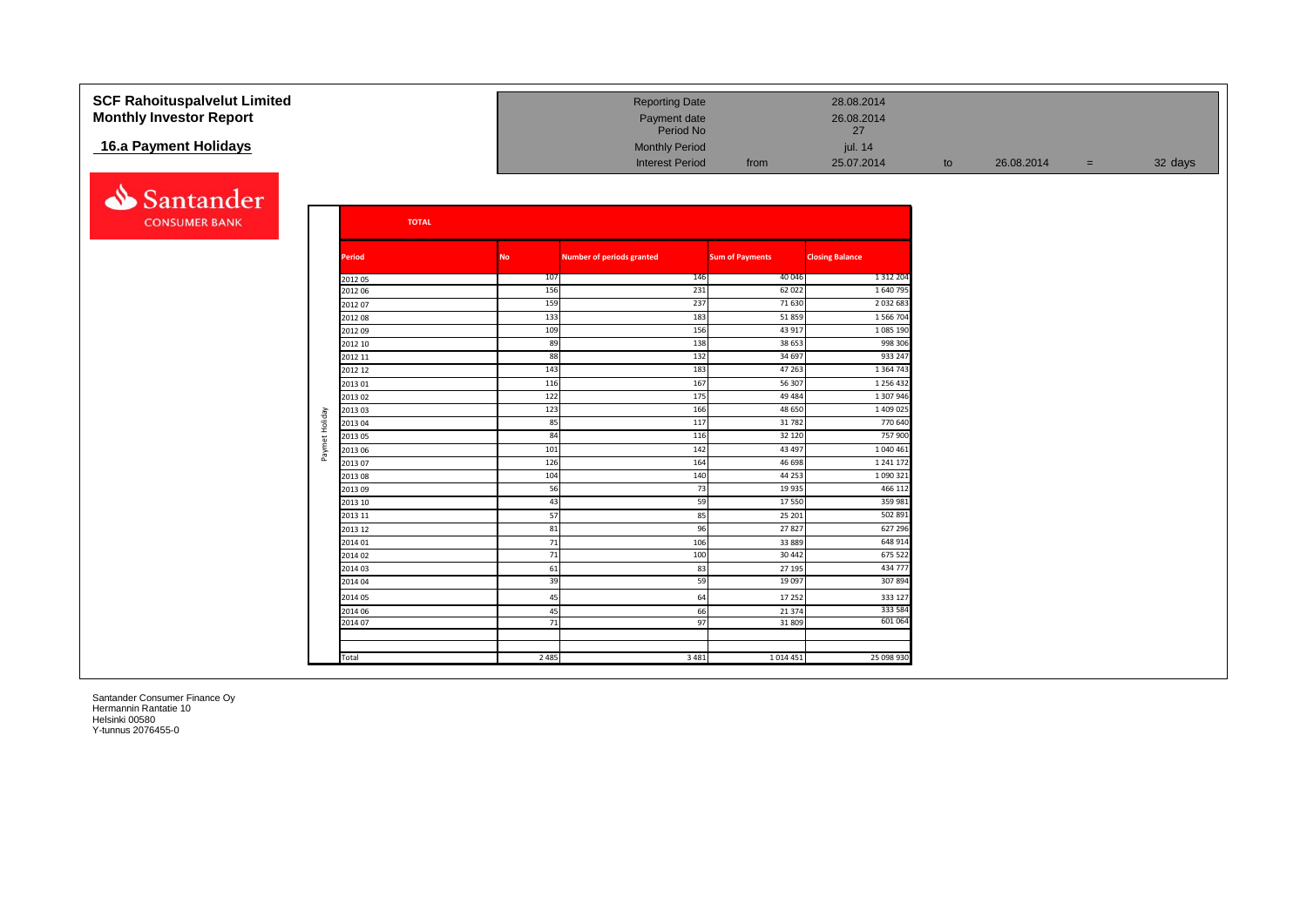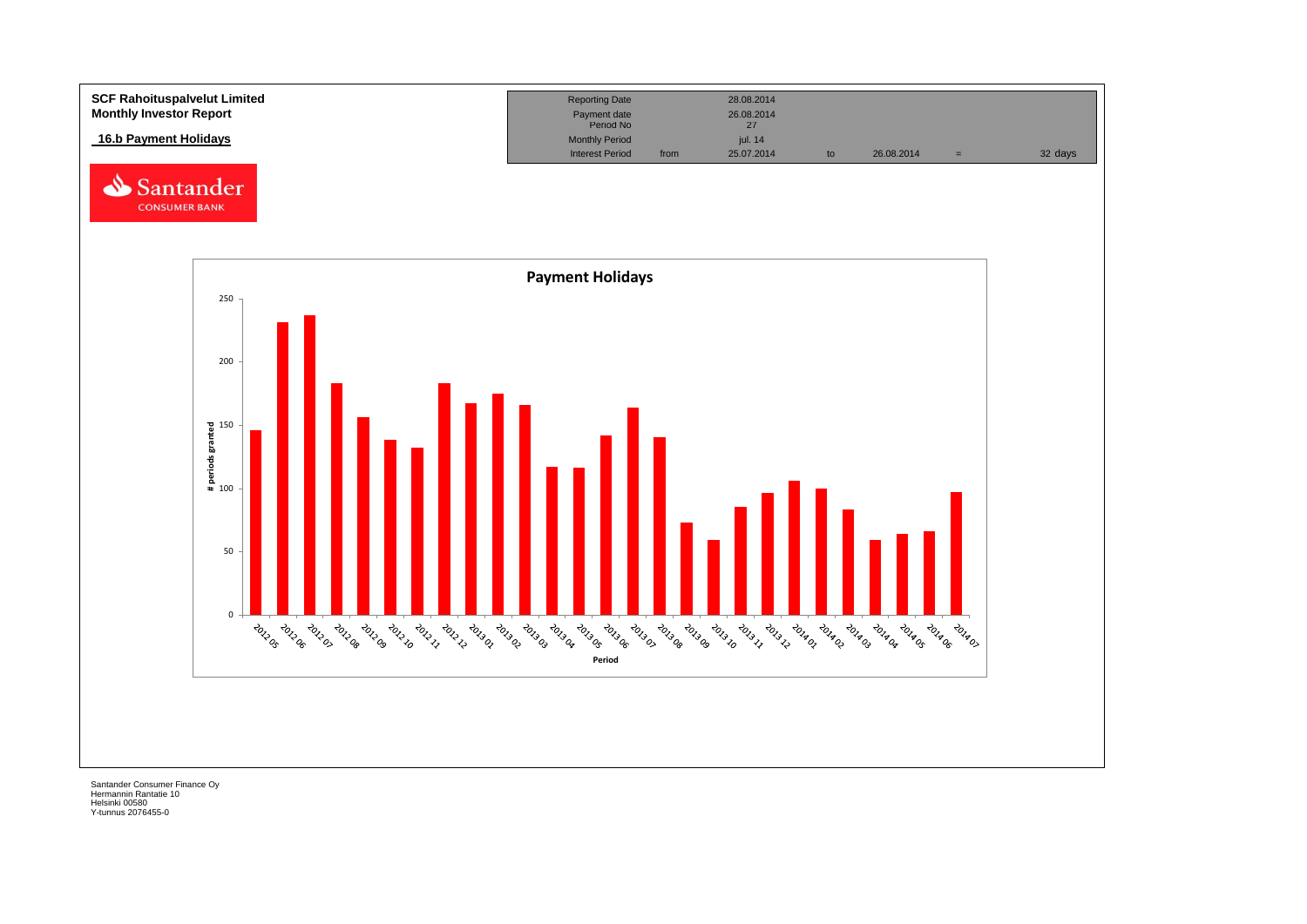| <b>SCF Rahoituspalvelut Limited</b> |              |               |              |                    |                |                            | <b>Reporting Date</b>  |      | 28.08.2014 |    |            |     |         |
|-------------------------------------|--------------|---------------|--------------|--------------------|----------------|----------------------------|------------------------|------|------------|----|------------|-----|---------|
| <b>Monthly Investor Report</b>      |              |               |              |                    |                |                            | Payment date           |      | 26.08.2014 |    |            |     |         |
|                                     |              |               |              |                    |                |                            | Period No              |      | 27         |    |            |     |         |
| 17.a Restructured Loans             |              |               |              |                    |                |                            | <b>Monthly Period</b>  |      | jul. 14    |    |            |     |         |
|                                     |              |               |              |                    |                |                            | <b>Interest Period</b> | from | 25.07.2014 | to | 26.08.2014 | $=$ | 32 days |
|                                     |              |               |              |                    |                |                            |                        |      |            |    |            |     |         |
|                                     |              |               |              |                    |                |                            |                        |      |            |    |            |     |         |
| Santander                           |              |               | <b>TOTAL</b> |                    |                |                            |                        |      |            |    |            |     |         |
| <b>CONSUMER BANK</b>                |              |               |              |                    |                |                            |                        |      |            |    |            |     |         |
|                                     |              | <b>Period</b> |              |                    | <b>No</b>      | <b>Outstanding Balance</b> |                        |      |            |    |            |     |         |
|                                     |              |               |              | 2012 05            |                |                            |                        |      |            |    |            |     |         |
|                                     |              |               |              | 2012 06            |                |                            |                        |      |            |    |            |     |         |
|                                     |              |               |              | 2012 07            |                |                            |                        |      |            |    |            |     |         |
|                                     |              |               |              | 2012 08            |                |                            |                        |      |            |    |            |     |         |
|                                     |              |               |              | 2012 09<br>2012 10 |                |                            |                        |      |            |    |            |     |         |
|                                     |              |               |              | 2012 11            |                |                            |                        |      |            |    |            |     |         |
|                                     |              |               |              | 2012 12            |                |                            |                        |      |            |    |            |     |         |
|                                     |              |               |              | 2013 01            |                |                            |                        |      |            |    |            |     |         |
|                                     |              |               |              | 2013 02            |                |                            |                        |      |            |    |            |     |         |
|                                     |              |               |              | 2013 03            |                |                            |                        |      |            |    |            |     |         |
|                                     |              |               |              | 2013 04            |                |                            |                        |      |            |    |            |     |         |
|                                     | Restructured |               |              | 2013 05            |                |                            |                        |      |            |    |            |     |         |
|                                     |              |               |              | 2013 06            |                |                            |                        |      |            |    |            |     |         |
|                                     |              |               |              | 201307             |                |                            |                        |      |            |    |            |     |         |
|                                     |              |               |              | 2013 08            |                |                            |                        |      |            |    |            |     |         |
|                                     |              |               |              | 201309<br>2013 10  |                |                            | 14 6 27                |      |            |    |            |     |         |
|                                     |              |               |              | 2013 11            |                |                            |                        |      |            |    |            |     |         |
|                                     |              |               |              | 2013 12            |                |                            |                        |      |            |    |            |     |         |
|                                     |              |               |              | 2014 01            |                |                            |                        |      |            |    |            |     |         |
|                                     |              |               |              | 2014 02            |                |                            | 21 3 92                |      |            |    |            |     |         |
|                                     |              |               |              | 2014 03            |                |                            |                        |      |            |    |            |     |         |
|                                     |              |               |              | 2014 04            |                |                            |                        |      |            |    |            |     |         |
|                                     |              |               |              | 2014 05            |                |                            | 22 5 8 9               |      |            |    |            |     |         |
|                                     |              |               |              | 2014 06            |                |                            |                        |      |            |    |            |     |         |
|                                     |              |               |              | 2014 07            | $\overline{1}$ |                            | 9000                   |      |            |    |            |     |         |
|                                     |              | Total         |              |                    |                |                            | 67 607                 |      |            |    |            |     |         |
|                                     |              |               |              |                    |                |                            |                        |      |            |    |            |     |         |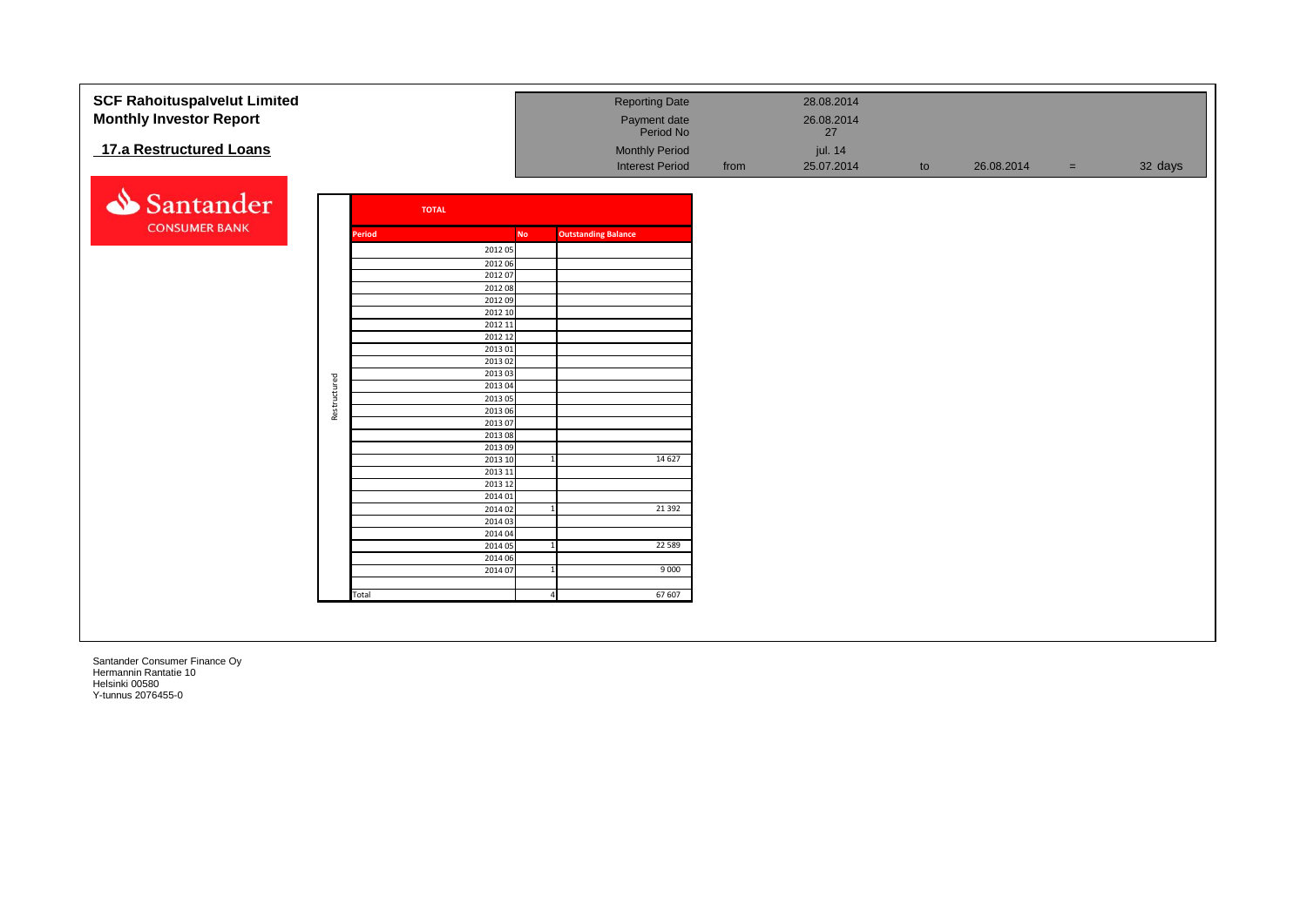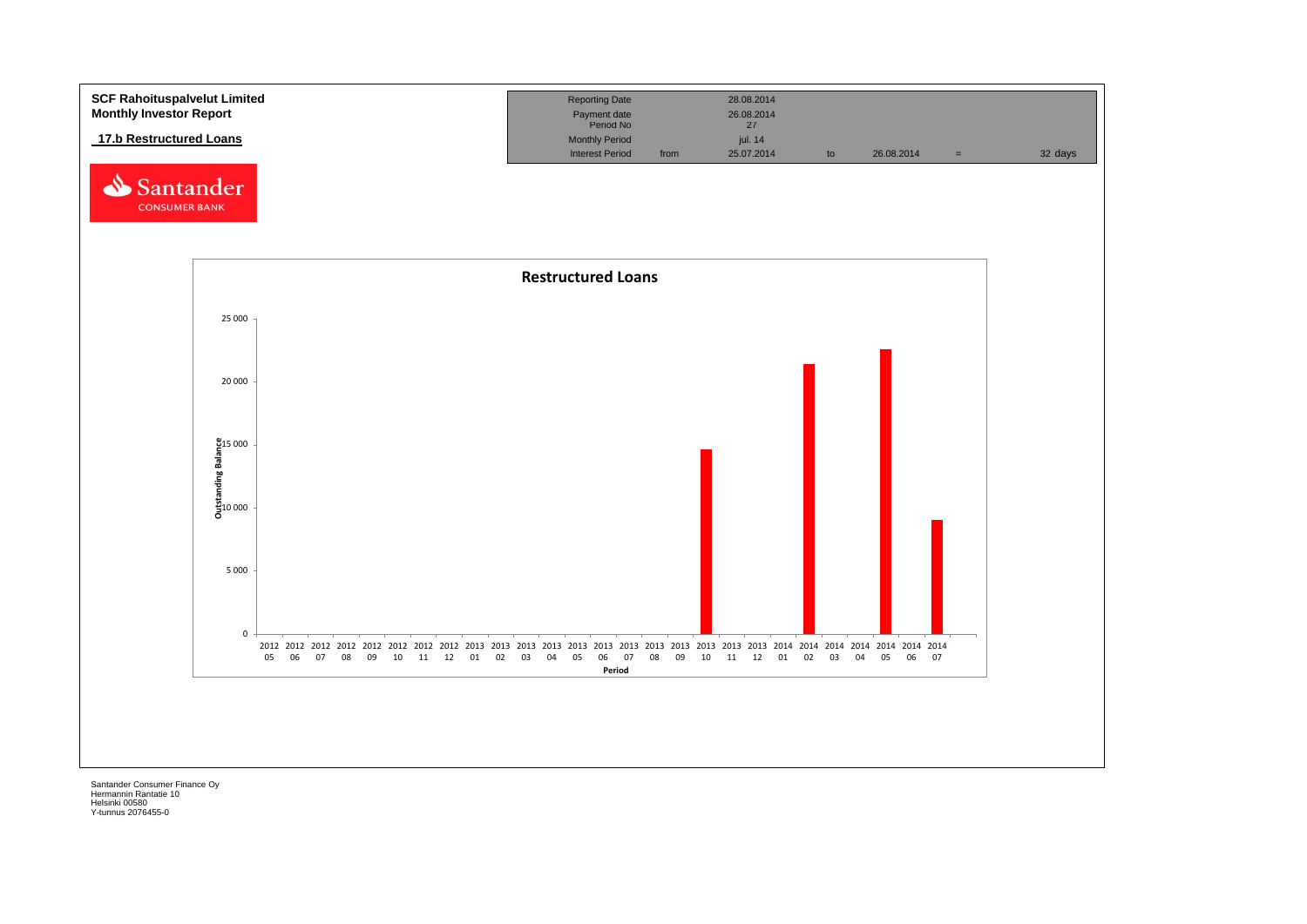| SCF Rahoituspalvelut Limited      | <b>Reporting Date</b>     |      | 28.08.2014 |    |            |     |         |
|-----------------------------------|---------------------------|------|------------|----|------------|-----|---------|
| <b>Monthly Investor Report</b>    | Payment date<br>Period No |      | 26.08.2014 |    |            |     |         |
| 18. Defaults, recoveries and loss | <b>Monthly Period</b>     |      | iul. 14    |    |            |     |         |
|                                   | <b>Interest Period</b>    | from | 25.07.2014 | to | 26.08.2014 | $=$ | 32 days |

# Santander CONSUMER BANK

|                        |                          | <b>Recovery</b><br>Quarter |                   | 20123                     |         | 20124             |                           |             |                   | 20131                     |             | 20132             |                           |         |  |
|------------------------|--------------------------|----------------------------|-------------------|---------------------------|---------|-------------------|---------------------------|-------------|-------------------|---------------------------|-------------|-------------------|---------------------------|---------|--|
| <b>Default Quarter</b> | <b>Default</b><br>Amount | No Of Loans                | <b>Recoveries</b> | Cum.<br><b>Recoveries</b> | Loss    | <b>Recoveries</b> | Cum.<br><b>Recoveries</b> | <b>Loss</b> | <b>Recoveries</b> | Cum.<br><b>Recoveries</b> | <b>Loss</b> | <b>Recoveries</b> | Cum.<br><b>Recoveries</b> | Loss    |  |
| 20123                  | 262 036                  | 23                         |                   |                           | 262 036 | 120 305           | 120 305                   | 141 731     | 57 157            | 177 462                   | 84 574      | 1 2 2 2           | 178 684                   | 83 352  |  |
| 20124                  | 669 041                  | 51                         |                   |                           |         | 270 399           | 270 399                   | 398 642     | 147 531           | 417 930                   | 251 111     | 30 586            | 448 516                   | 220 525 |  |
| 20131                  | 449726                   | 54                         |                   |                           |         |                   |                           |             | 209 334           | 209 334                   | 240 392     | 94 544            | 303 878                   | 145 848 |  |
| 20132                  | 518760                   | 47                         |                   |                           |         |                   |                           |             |                   |                           |             | 150 050           | 150 050                   | 368 710 |  |
| 20133                  | 455 184                  | 58                         |                   |                           |         |                   |                           |             |                   |                           |             |                   |                           |         |  |
| 20134                  | 358 911                  | 51                         |                   |                           |         |                   |                           |             |                   |                           |             |                   |                           |         |  |
| 2014 1                 | 319 666                  | 51                         |                   |                           |         |                   |                           |             |                   |                           |             |                   |                           |         |  |
| 2014 2                 | 343 176                  | 39                         |                   |                           |         |                   |                           |             |                   |                           |             |                   |                           |         |  |
| 20143                  | 83 606                   | 10                         |                   |                           |         |                   |                           |             |                   |                           |             |                   |                           |         |  |

|                        |                | <b>Recovery</b> |                   | 20133             |             |                   | 20134             |             |                   | 20141              |         |                    | 2014 2  |         |
|------------------------|----------------|-----------------|-------------------|-------------------|-------------|-------------------|-------------------|-------------|-------------------|--------------------|---------|--------------------|---------|---------|
|                        | <b>Default</b> | Quarter         |                   | Cum.              |             |                   | Cum.              |             |                   | <b>Cum.Recovor</b> |         | <b>Cum.Recovor</b> |         |         |
| <b>Default Quarter</b> | Amount         | No Of Loans     | <b>Recoveries</b> | <b>Recoveries</b> | <b>Loss</b> | <b>Recoveries</b> | <b>Recoveries</b> | <b>Loss</b> | <b>Recoveries</b> | lies <sup>'</sup>  | Loss    | <b>Recoveries</b>  | ies     | Loss    |
| 20123                  | 262 036        | 23              | 1 3 1 3           | 179 997           | 82 039      | 3681              | 183 678           | 78 358      | 2 0 5 8           | 185 736            | 76 300  | 5015               | 190 751 | 71 285  |
| 20124                  | 669 041        | 51              | 5 2 9 7           | 453812            | 215 229     | 102 279           | 556 091           | 112 950     | 1597              | 557 687            | 111 353 | 25 370             | 583 057 | 85 984  |
| 20131                  | 449 726        | 54              | 3822              | 307 700           | 142 026     | 12 941            | 320 640           | 129 086     | 10 313            | 330 953            | 118 773 | 41 263             | 372 217 | 77510   |
| 20132                  | 518760         | 47              | 20 083            | 170 133           | 348 627     | 61 047            | 231 180           | 287 580     | 4 0 4 9           | 235 230            | 283 530 | 151 667            | 386 897 | 131 863 |
| 20133                  | 455 184        | 58              | 104 953           | 104 953           | 350 230     | 123 100           | 228 053           | 227 131     | 15 4 4 7          | 243 500            | 211 684 | 46 477             | 289 977 | 165 207 |
| 20134                  | 358 911        | 51              |                   |                   |             | 132 694           | 132 694           | 226 217     | 84 730            | 217 424            | 141 487 | 60 117             | 277 541 | 81 370  |
| 20141                  | 319 666        | -51             |                   |                   |             |                   |                   |             | 156 346           | 156 346            | 163 321 | 89 932             | 246 277 | 73 389  |
| 20142                  | 343 176        | 39'             |                   |                   |             |                   |                   |             |                   |                    |         | 113 538            | 113 538 | 229 638 |
| 20143                  | 83 606         | 40              |                   |                   |             |                   |                   |             |                   |                    |         |                    |         |         |

|                        |                                 | <b>Recovery</b><br>Quarter |                   | 2014 3                    |         |
|------------------------|---------------------------------|----------------------------|-------------------|---------------------------|---------|
| <b>Default Quarter</b> | <b>Default</b><br><b>Amount</b> | No Of Loans                | <b>Recoveries</b> | <b>Cum.Recovor</b><br>ies | Loss    |
| 20123                  | 262 036                         | 23                         | 0                 | 190 751                   | 71 285  |
| 20124                  | 669 041                         | 51                         | 852               | 582 205                   | 86 836  |
| 20131                  | 449 726                         | 54                         | 2 3 3 2           | 369 885                   | 79 841  |
| 20132                  | 518760                          | 47                         | 1 644             | 385 252                   | 133 507 |
| 20133                  | 455 184                         | 58                         | 982               | 288 994                   | 166 189 |
| 20134                  | 358 911                         | 51                         | 1 1 3 3           | 278 674                   | 80 237  |
| 20141                  | 319 666                         | 51                         | 19 198            | 265 475                   | 54 191  |
| 20142                  | 343 176                         | 39                         | 91 462            | 204 999                   | 138 177 |
| 20143                  | 83 606                          | 10                         | 7 300             | 7 300                     | 76 306  |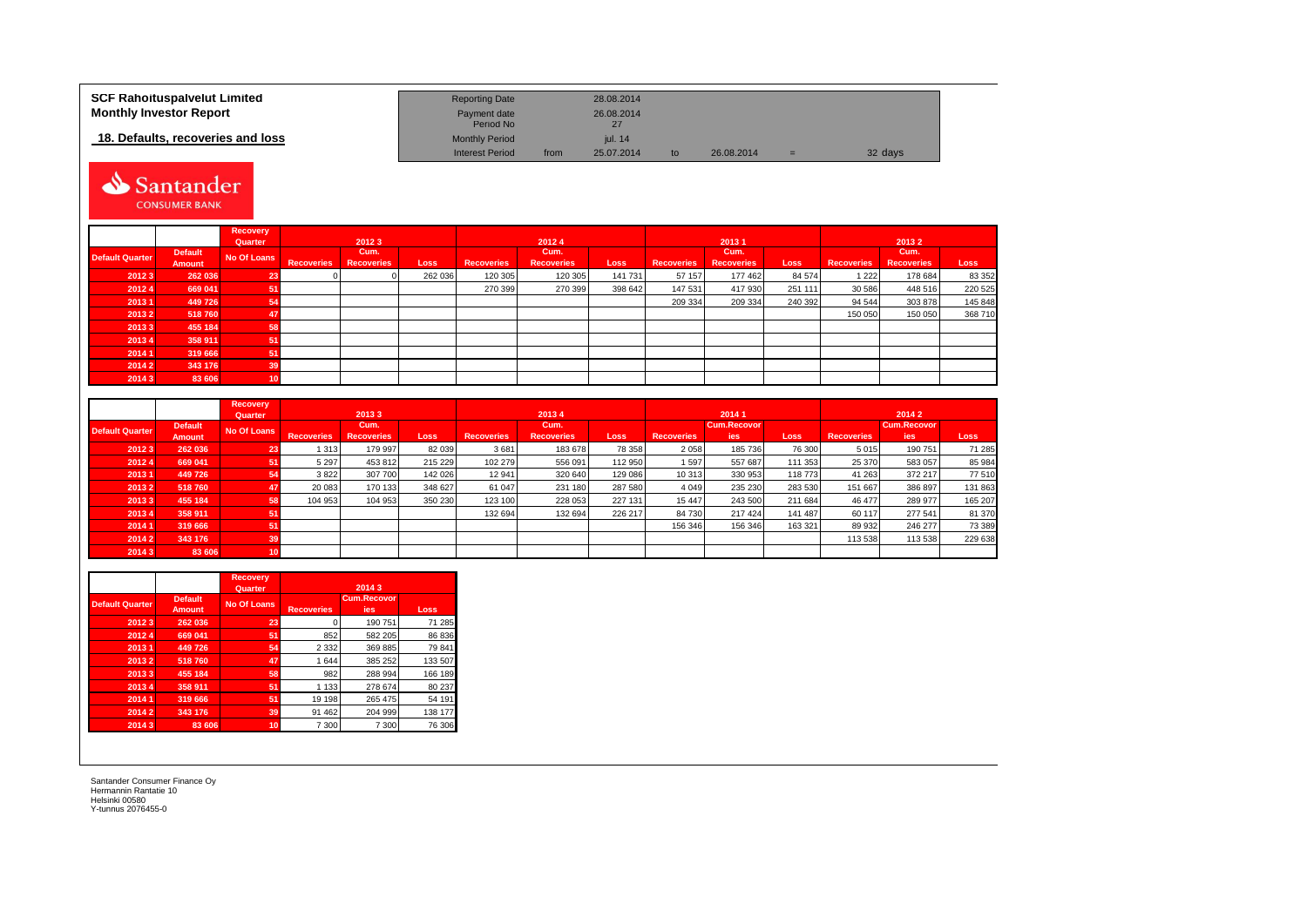| <b>SCF Rahoituspalvelut Limited</b><br><b>Monthly Investor Report</b>                                                                                                                                                                                                 | <b>Reporting Date</b><br>Payment date<br>Period No                                                                                                                  | 28.08.2014<br>26.08.2014<br>27 |    |            |     |         |
|-----------------------------------------------------------------------------------------------------------------------------------------------------------------------------------------------------------------------------------------------------------------------|---------------------------------------------------------------------------------------------------------------------------------------------------------------------|--------------------------------|----|------------|-----|---------|
| 19. Priority of Payments                                                                                                                                                                                                                                              | <b>Monthly Period</b><br><b>Interest Period</b>                                                                                                                     | jul. 14<br>25.07.2014<br>from  | to | 26.08.2014 | $=$ | 32 days |
| Santander<br><b>CONSUMER BANK</b>                                                                                                                                                                                                                                     |                                                                                                                                                                     |                                |    |            |     |         |
| <b>Purchaser Priority of Payments</b>                                                                                                                                                                                                                                 |                                                                                                                                                                     |                                |    |            |     |         |
| Purchaser Available Distribution Amount                                                                                                                                                                                                                               | 7 821 051,20 EUR<br>$+$                                                                                                                                             |                                |    |            |     |         |
| Senior Expenses                                                                                                                                                                                                                                                       | 1 291,67 EUR                                                                                                                                                        |                                |    |            |     |         |
| Servicing Fee                                                                                                                                                                                                                                                         | 65 836,29 EUR                                                                                                                                                       |                                |    |            |     |         |
| Interest on Loan to Issuer                                                                                                                                                                                                                                            | 452 820,24 EUR                                                                                                                                                      |                                |    |            |     |         |
| Principal on Loan to Issuer                                                                                                                                                                                                                                           | 7 301 103,00 EUR                                                                                                                                                    |                                |    |            |     |         |
| Principal on Purchaser Subordinated Loan                                                                                                                                                                                                                              | <b>EUR</b><br>$\sim$<br>$\overline{a}$                                                                                                                              |                                |    |            |     |         |
| <b>Issuer Priority of Payments</b><br><b>Issuer Available Distribution Amount</b><br>Senior Expenses<br>Net Swap Payments<br>Interest Notes Class A<br>Payments to Liquidity Provider<br>Principal Payments on Class A                                                | 10 164 631,99 EUR<br>$+$<br>1 083,34 EUR<br>171 736,10 EUR<br><b>EUR</b><br>÷.<br><b>EUR</b><br>$\overline{a}$<br><b>EUR</b><br>$\blacksquare$                      |                                |    |            |     |         |
| <b>Interest Notes Class B</b><br>Principal Payments Class B                                                                                                                                                                                                           | 82 704,00 EUR                                                                                                                                                       |                                |    |            |     |         |
| Payments to Reserve Fund                                                                                                                                                                                                                                              | 7 301 103,00 EUR<br>2 409 795,00 EUR                                                                                                                                |                                |    |            |     |         |
| Interest Issuer Subordinated Loan                                                                                                                                                                                                                                     | 6 636,04 EUR                                                                                                                                                        |                                |    |            |     |         |
| Principal Issuer Subordinated Loan                                                                                                                                                                                                                                    | <b>EUR</b><br>$\sim$                                                                                                                                                |                                |    |            |     |         |
| Termination Payment Swap Counterparty                                                                                                                                                                                                                                 | <b>EUR</b><br>$\blacksquare$                                                                                                                                        |                                |    |            |     |         |
| Payment to Purchaser                                                                                                                                                                                                                                                  | 191 574,52 EUR                                                                                                                                                      |                                |    |            |     |         |
| <b>Purchaser Priority of Payments: Second Pass</b><br>Available Distribution Amount<br>Servicer Advance Fund Replenishment<br>Interest on Purchaser Subordinated Loan (SAF)<br>Principal on Purchaser Subordinated Loan (SAF)<br>Payment of residual funds to Seller* | 191 574,52 EUR<br>$\ddot{}$<br><b>EUR</b><br>$\blacksquare$<br>275,38 EUR<br>$\overline{\phantom{a}}$<br><b>EUR</b><br>$\overline{a}$<br>191 299,14 EUR<br>$\equiv$ |                                |    |            |     |         |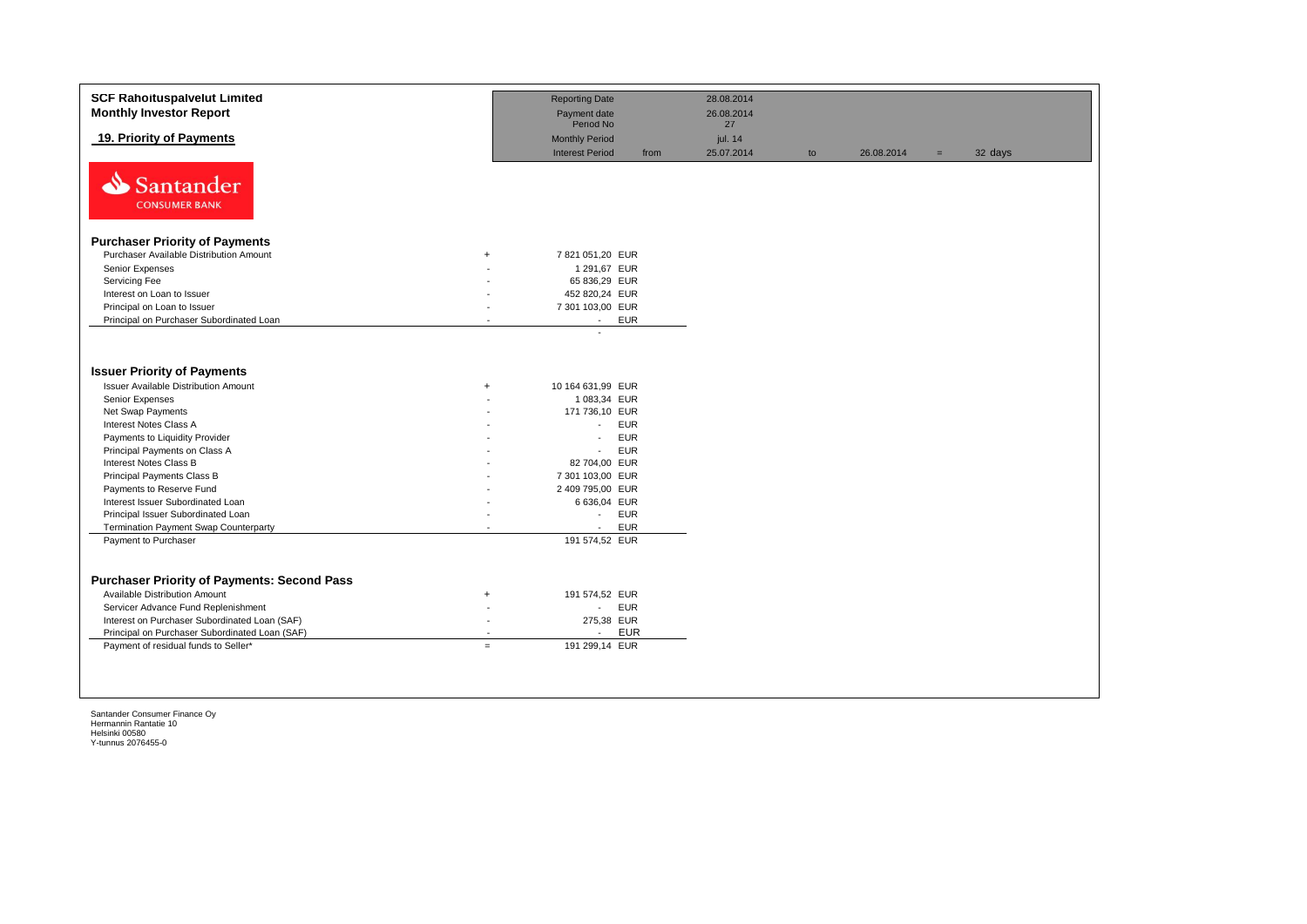| <b>SCF Rahoituspalvelut Limited</b><br><b>Monthly Investor Report</b><br><b>20. Transaction Costs</b> |                                        | <b>Reporting Date</b><br>Payment date<br>Period No<br><b>Monthly Period</b> | 28.08.2014<br>26.08.2014<br>27<br>jul. 14 |            |                |  |
|-------------------------------------------------------------------------------------------------------|----------------------------------------|-----------------------------------------------------------------------------|-------------------------------------------|------------|----------------|--|
|                                                                                                       |                                        | <b>Interest Period</b><br>from                                              | 25.07.2014<br>to                          | 26.08.2014 | 32 days<br>$=$ |  |
| Santander<br><b>CONSUMER BANK</b>                                                                     |                                        |                                                                             |                                           |            |                |  |
| <b>Transaction Costs</b>                                                                              | <b>All Notes</b>                       | Class A                                                                     | <b>Class B</b>                            |            |                |  |
| Senior Expenses                                                                                       | 1 291,67 EUR                           |                                                                             |                                           |            |                |  |
| Interest accrued for the Period                                                                       | 82 704,00 EUR                          | <b>EUR</b><br>$\sim$                                                        | 82 704,00 EUR                             |            |                |  |
| Cumulative Interest accrued                                                                           | 7 201 685,00 EUR                       | 4 792 934,00 EUR                                                            | 2 408 751,00 EUR                          |            |                |  |
| <b>Interest Payments</b>                                                                              | 82 704,00 EUR                          | <b>EUR</b>                                                                  | 82 704,00 EUR                             |            |                |  |
| <b>Cumulative Interest Payments</b>                                                                   | 7 201 685,00 EUR                       | 4 792 934,00 EUR                                                            | 2 408 751,00 EUR                          |            |                |  |
| Interest accrued on Subordinated Loans for the Period                                                 | 6911,42 EUR                            |                                                                             |                                           |            |                |  |
| Cumulative Interest accrued on Subordinated Loans                                                     | 436 829,25 EUR                         |                                                                             |                                           |            |                |  |
| Interest Payments on Subordinated Loans                                                               | 6911,42 EUR                            |                                                                             |                                           |            |                |  |
| Cumulative Interest Payments on Subordinated Loans                                                    | 436 829,25 EUR                         |                                                                             |                                           |            |                |  |
| Unpaid Interest for the Period                                                                        | <b>EUR</b><br>$\overline{\phantom{a}}$ |                                                                             |                                           |            |                |  |
| <b>Cumulative Unpaid Interest</b>                                                                     | <b>EUR</b><br>$\sim$                   |                                                                             |                                           |            |                |  |
|                                                                                                       |                                        |                                                                             |                                           |            |                |  |